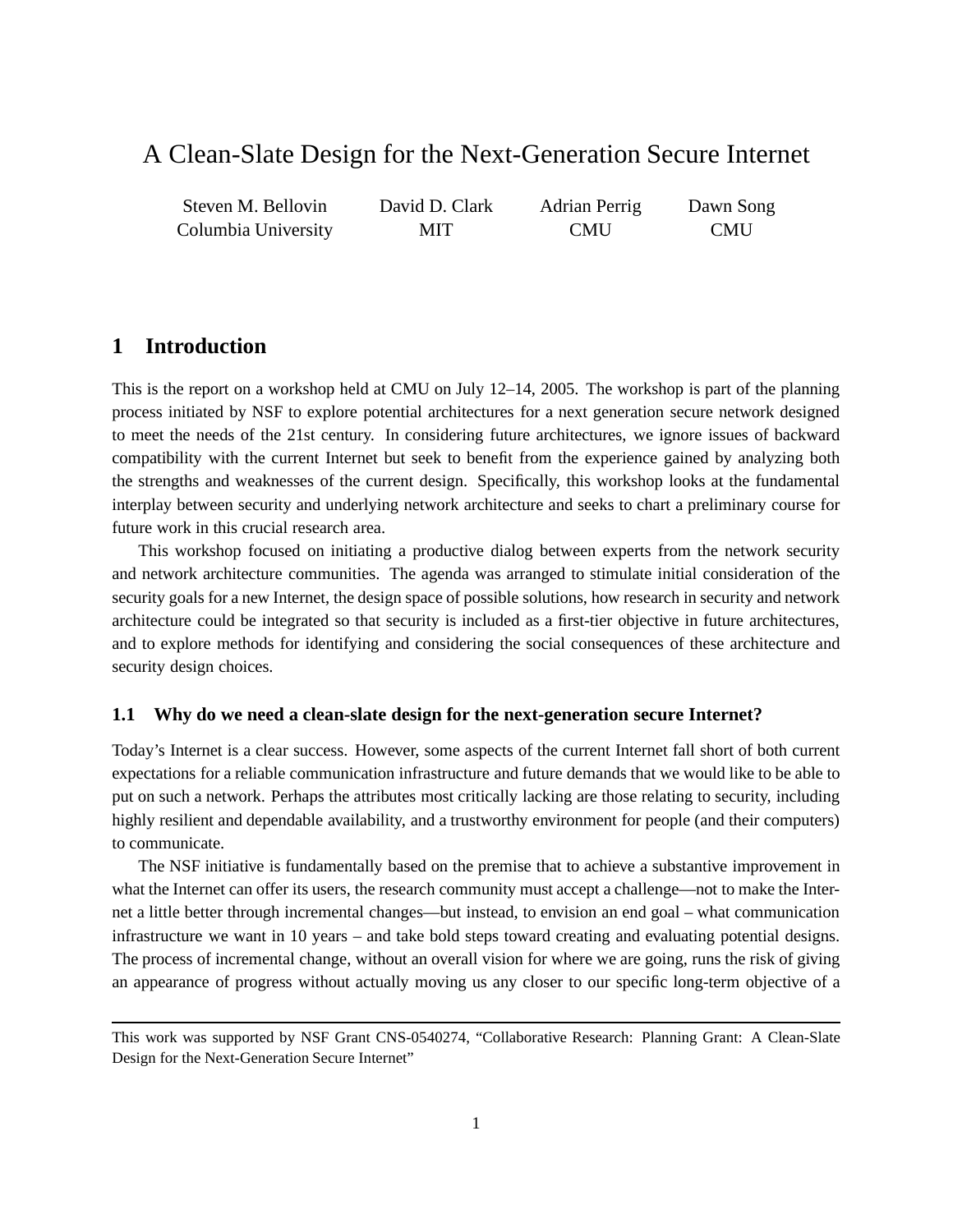secure yet flexible network architecture. As Yogi Berra said, "You've got to be very careful if you don't know where you're going, because you might not get there."

Despite the Internet's critical importance, portions of the its architecture are surprisingly fragile and the entire network suffers under the weight of incessant attacks ranging from software exploits to denialof-service. One of the main reasons for these security vulnerabilities is that the Internet architecture and its supporting protocols were primarily designed for a benign and trustworthy environment, with little or no consideration for security issues. This assumption is clearly no longer valid for today's Internet, which connects millions of people, computers, and corporations in a complex web that spans the entire globe. Given this level of vulnerability, industry and researchers alike have moved to counter these threats, yet the difficulty they have faced making significant gains in this area is a demonstration that the source of many of the Internet's most critical security problems are rooted in a now highly ossified and fragile network architecture. Seeing this fundamental problem, we seek to redesign the Internet architecture from the ground up with security and robustness as primary requirements.

Adding a security layer to the protocol stack may at first glance appear to be a viable approach to securing the Internet architecture. Unfortunately, securing a single layer is insufficient, as an attacker can exploit vulnerabilities in the layers that remain unsecured. To briefly illustrate this problem, consider the issue of BGP routing security. To secure BGP, researchers proposed securing the communication between two BGP speakers by having them share a secret key and adding a key-dependent MD5 checksum to each packet exchanged. Unfortunately, this does not secure the semantics of the exchanged information, and a malicious router with appropriate credentials can still send malicious routing information. Conversely, securing only the semantics of the routing information is also insufficient, since an attacker could now exploit vulnerabilities in TCP to tear down the connection between two BGP hosts (the TCP MD5 checksum option prevents this attack at the transport layer). Hence, we need to holistically consider security at *every* layer of the protocol stack.

While simply "bolting on" security to current protocols may also seem appealing, it too also has important but often subtle drawbacks. For example, a primary challenge in securing (or even altering) individual network protocols is the complex and often unanticipated interaction between multiple protocols. Often, changing one protocol will introduce incompatibilities with many others or limit some type of desirable functionality, resulting in a highly over-constrained design problem. This is one of the main reasons the Internet has reached its current ossified and highly fragile state.

Additionally, adding security to an individual protocol often results in increased protocol complexity and an increased number of assumptions required for the protocol to operate in a valid manner. Such additional complexity can further increase overall system vulnerability as by introducing new failure modes.

### **1.2 A Fresh Approach**

In order to envision a next generation network that may be vastly different from today's Internet, we must avoid the trap of taking any portion of the current network architecture as a necessary requirement for a future design. As a result, this NSF program is focused on the question of how we would design an internetwork if we could design it "from scratch" today. In doing so we will set our sights on forward-looking requirements and mechanisms, taking what is valuable from past designs, proposing new approaches when needed, and fitting the resulting ideas into a fresh overall architecture. In this respect, the process of design has been called "clean slate", meaning that the research community is encouraged not to be constrained by features of the existing network. The challenge is not change simply for the sake of change, but to make an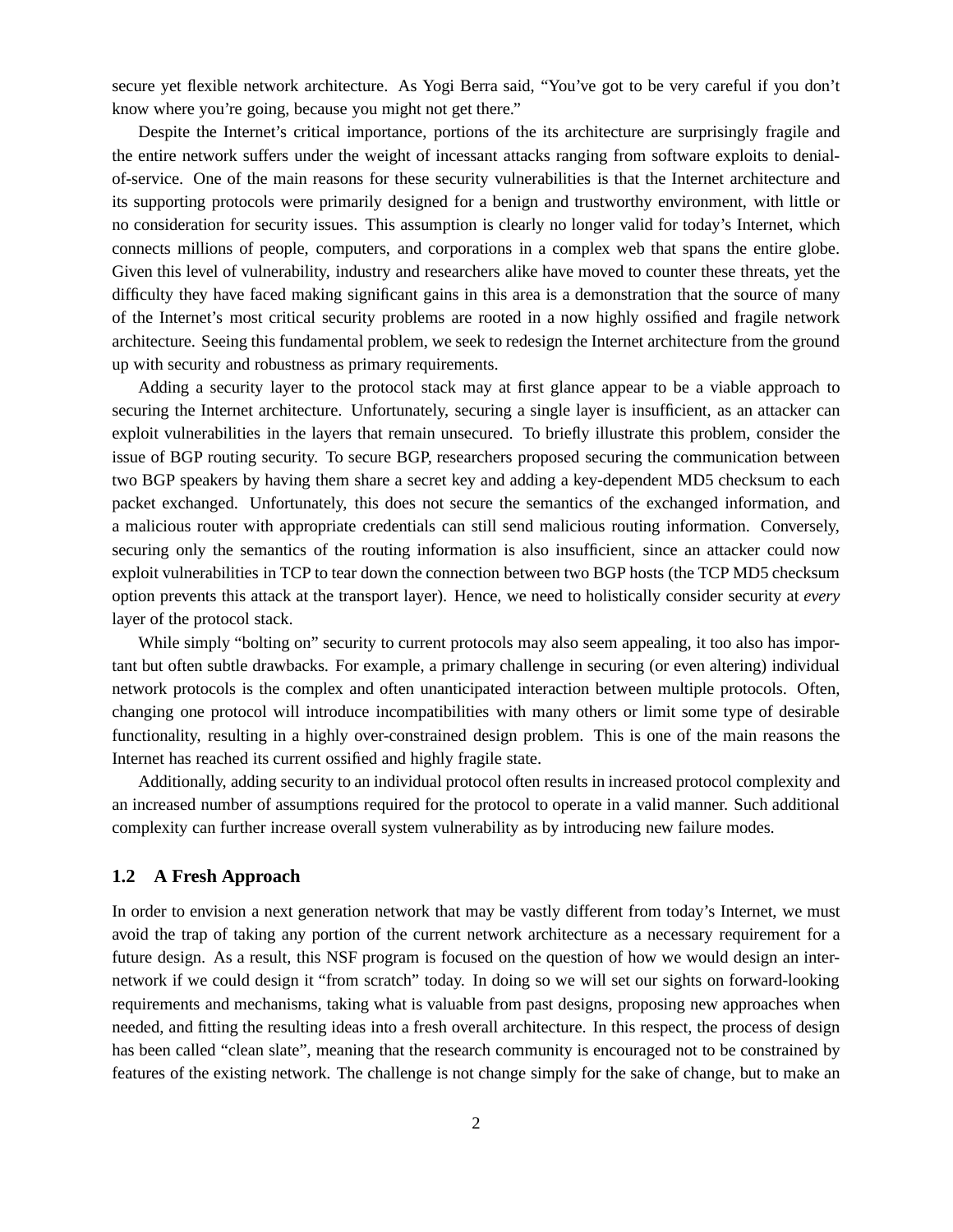informed speculation about future requirements, to reason carefully about architectural responses to these requirements, to stimulate creative research in innovative and original networking concepts to meet these requirements, and to produce a sound and defensible argument in support of the architecture(s) proposed.

How might the success of this project be measured? One answer might be that a new Internet architecture is developed and then deployed wholesale in place of the current Internet. There are some who believe that this ambitious goal is the only way for us to shift to a materially improved Internet. The current network, which was initially architected in the 1970's and has evolved incrementally since then, may now carry enough baggage from its three decades of evolution that it cannot continue to evolve to meet the requirements which we expect it will face in the next decade. Another reasonable and successful goal for this research would be that by setting a long term vision for where the Internet should go, this research will help shape and inspire a more creative evolution of the existing Internet toward that goal. If the research community can set a vision of what the Internet should be in ten years, and provide a viable path to get to that point, we will likewise consider this project a success.

There are a number of planning activities considering both the requirements for this new network as well as approaches to achieving these requirements. While this report focuses only on the space of security, this workshop group interpreted security in a broad sense, and as a result this report discusses a wide range of architectural issues.

# **2 Goals for a Next Generation Secure Internet**

In this section, we describe at a high level several of the most important goals of the next generation secure Internet.

**Availability:** If a set of users or applications on systems desire to communicate and these systems are both well-behaved and allowed to communicate by the policies of the interconnecting networks, then they should be able to do so.

This is a deceptively simple goal. First, it begs a clarification of "well-behaved". Second, it begs a discussion of connectivity and the economics and payment for service, which was outside the scope of this workshop. More importantly, it implies an open-ended quest to identify and remedy any barrier to availability, ranging from transient routing instability to denial of service attacks. This ambitious interpretation of this goal is, in fact, the intended one. We believe that availability, and addressing all the issues that might impair it, should be the highest priority objective for a next generation network.

**Network functionality to assist in end-host security:** One of the most vexing issues today is the poor state of end-host security and its implications for the overall state of the network. While a network purist might say that the security of the end-host is not the responsibility of the network, if we pose "good security" as an overall goal for a next generation Internet, this promise must make sense to the lay audiences — the public, Congress, and so on. For us to claim good security and not acknowledge the problems faced by average people, such as zombies, phishing, spam, spyware, worms and viruses — all of which involve the end-nodes — would leave the claim of "good security" vacuous to all but a small group of researchers. As such, part of this project must be to take a considered and defensible position on the role of the network in supporting the end-host security, and to propose a consistent division of responsibility between the network and the end-host system in achieving good security. Our eventual architecture must take into account the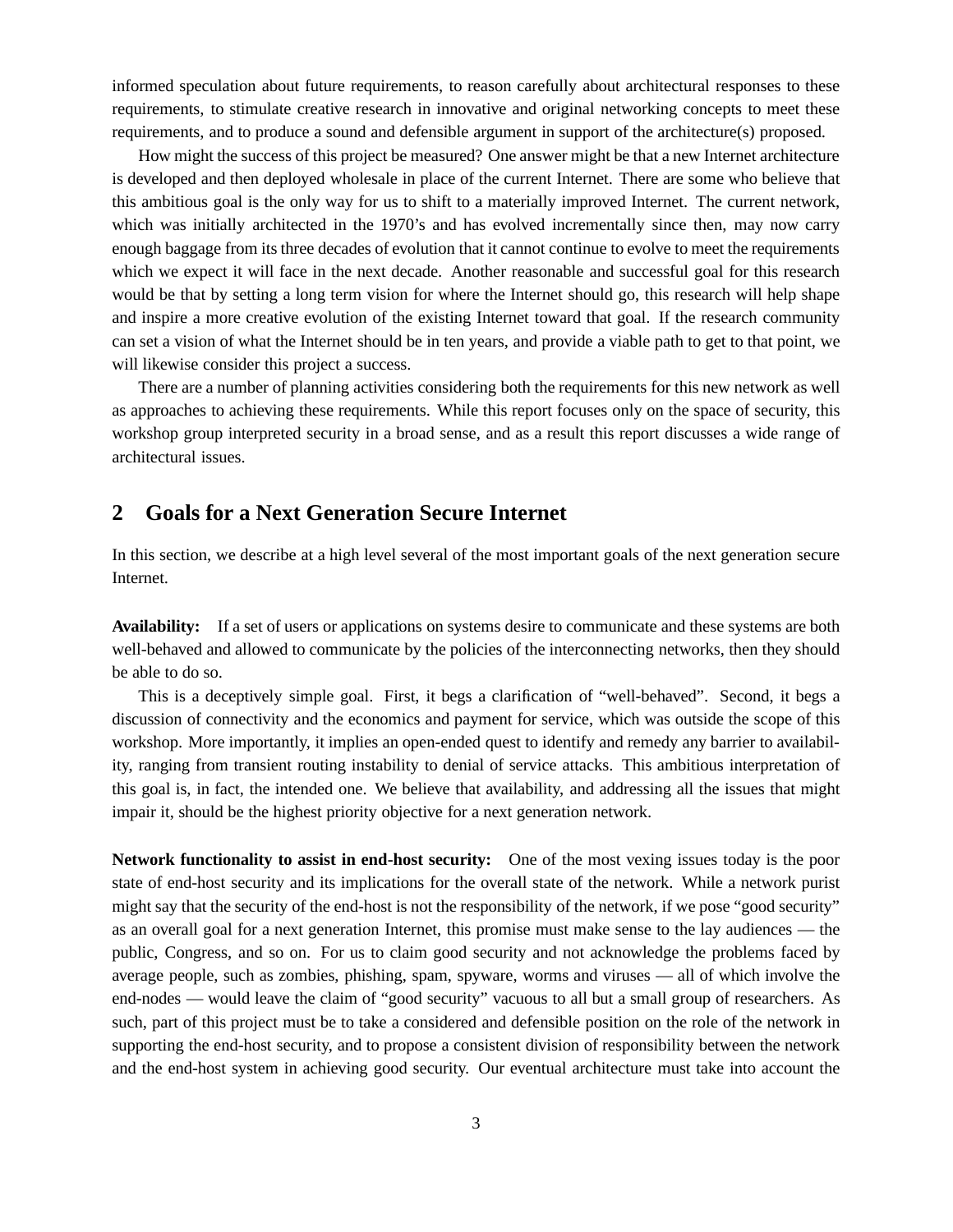expected progress in the state of end-node security, as well as realistic limitations on our ability to modify or replace the base of operational end-host systems. Despite this, we must remember to take an approach to building a secure network architecture that will make sense in the larger context of the user's experience.

**Flexibility and Extensibility:** The next generation secure Internet architecture should be flexible and extensible and capable of supporting innovative applications. The current Internet architecture has proven rigid and difficult to modify, leaving the network less able to cope with unanticipated and large-scale changes in network behavior. We hope a next generation secure Internet will learn from past lessons and be be designed with adaptibility specifically in mind, leaving it better prepared to suport new applications. Moreover, security mechanisms should be robust to normal extensions of the technology by users and operators, e.g., by tunneling/encapsulation inside the network.

## **3 Workshop Structure**

Approximately 40 people, from government, industry, and academe, were invited to the workshop; a list is given in Appendix A. We looked for a wide range of expertise. Obviously, we wanted networking specialists, but networking is a broad field. We also invited a wide variety of of security specialists.

Less obviously, we invited people with expertise in law, public policy, and sociology. A new network design *will* have social implications; it is better to make such decisions explicitly, with full knowledge of the consequences. To give just one example, increasing traceability of network activity might have a chilling effect on legitimate anonymity and privacy, and hence on free speech. Where should the boundary be drawn?

All participants were requested to submit white papers; those may be found at http://www.cs. columbia.edu/∼smb/ngsi-whitepapers. A list of the white papers is in Appendix B; the workshop agenda is shown in Appendix C

There was a keynote address, by Steven Kent; there was were also presentations of several of the white papers. Following that, tehre were a series of plenary sessions followed by breakout groups to discuss naming and addressing, host versus network responsibilities, and network management; these groups reported back in a plenary session. The workshop concluded with discussion of infrastructure needs and recommendations to NSF and the research community.

Although cryptography was not an explicit agenda item, various cryptographic issues were mentioned during a number of the sessions. The authors' understanding of these concerns are given in Appendix D.

## **4 The Sessions**

#### **4.1 Workshop Outline**

The workshop started with a presentation by Darleen Fisher, from NSF, who made the point that security is anything but a new problem, and that studies (CSTB reports, for example) have been calling for a fresh assault on the problem for over 15 years. She noted that there has been (to some extent) a evolution in thinking, from security as an absolute all-or-nothing objective to an approach based on acceptable insecurity and security as risk management.

David Clark talked about new architecture and clean-slate design, and offered a challenge to the security community to be a partner at the table during the design process, as opposed to coming in after the fact for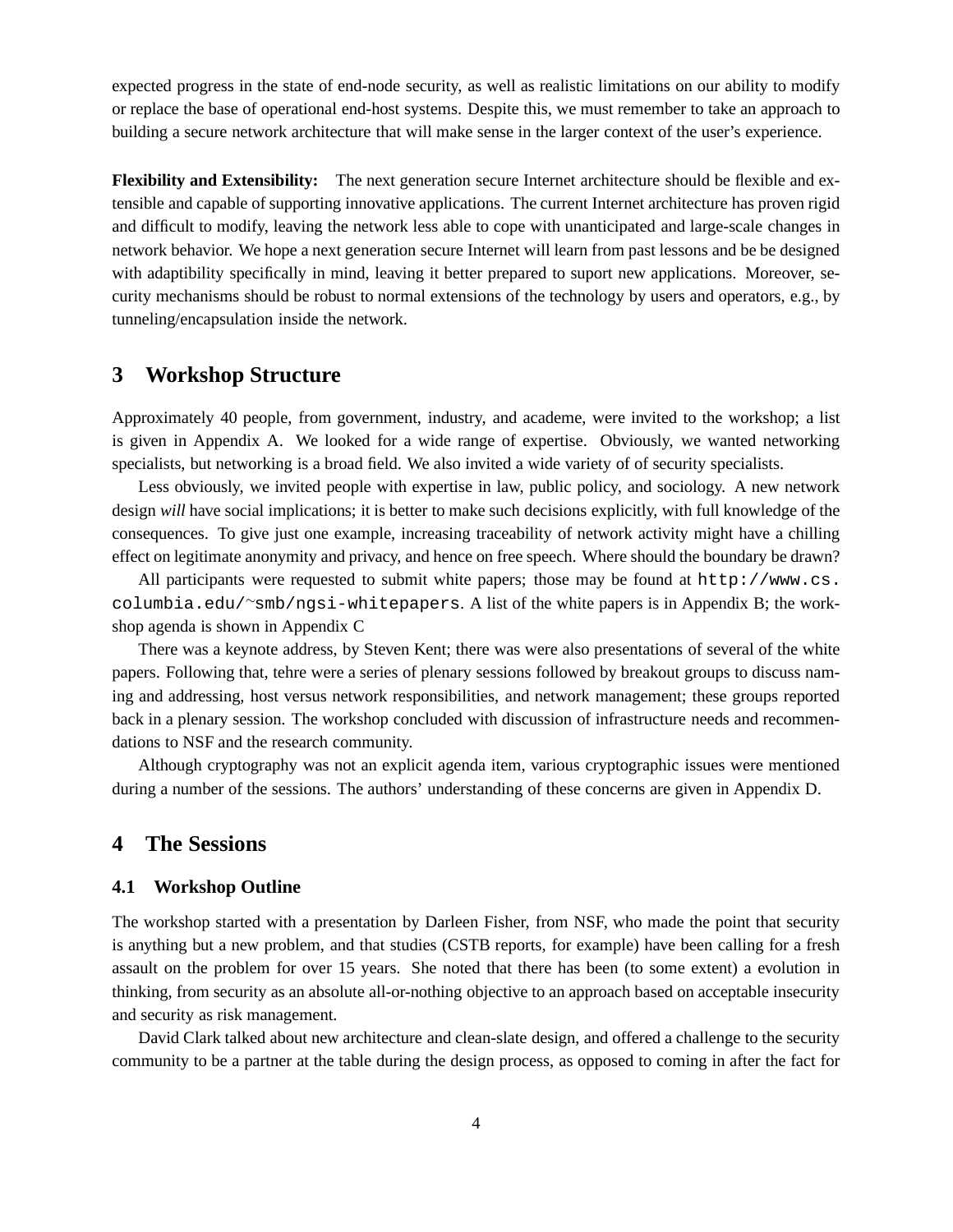a security review and telling the architects what they did wrong. He asserted that a future Internet design project might focus much more on security and manageability as fundamentals, rather than just data delivery.

Adrian Perrig provided a framework of requirements and approaches (Appendix E). He challenged the workshop with a difficult formulation of the problem, in which any element (of any sort) can potentially be compromised, and where compromised nodes can collude. He offered a design space of approaches to security: prevention, detection and recovery, resilience and deterrence, which triggered considerable discussion. During the course of the workshop, there were doubts expressed about all of these. In the mind of at least one of the attendees, each of the following is true: Prevention is seen as brittle and inflexible, detection and recovery (e.g. intrusion detection) is ineffective, resilience is too hard to be practical, and deterrence is not effective. So we lack agreement even as to what fundamental approaches we should take, and what emphasis we should assign to each of them. (In fact, there seem to be good examples of each approach, but these are isolated examples, and not part of any architectural framework.) It was also asserted that in the real world, resilience is the only thing that actually works.

Steve Kent gave a keynote talk on security topics for a future Internet. He looked at the history of security in the present Internet. He noted that we were concerned from the beginning about malign end-nodes (as well as multi-level secure end-nodes), but that there was little attention to denial of service, non-repudiation, and secure communication between end-nodes and network infrastructure. He offered a list of what we have now figured out:

- We cannot depend on the discipline or sophistication of users.
- We cannot depend on correct user configuration of controls such as ACLs and firewalls.
- We cannot depend on security models based on managed trust assertions.
- We cannot depend on intrusion detection.
- We cannot depend on application designers paying attention to security.
- We cannot depend on ISPs to perform ingress filtering or other security checks.
- We cannot depend on legal deterrence.

After this rather pessimistic assessment, he offered some design lessons or approaches:

- We must clearly articulate assumptions about context and security goals of mechanisms.
- We must not compromise assurance for increased functionality.
- Protocol design is very, very hard.
- Crypto is rarely the weak link.
- Technologies for security will be used in ways they were not intended.

To evaluate a new proposal:

- Think about the infrastructure needed.
- Consider the management requirements.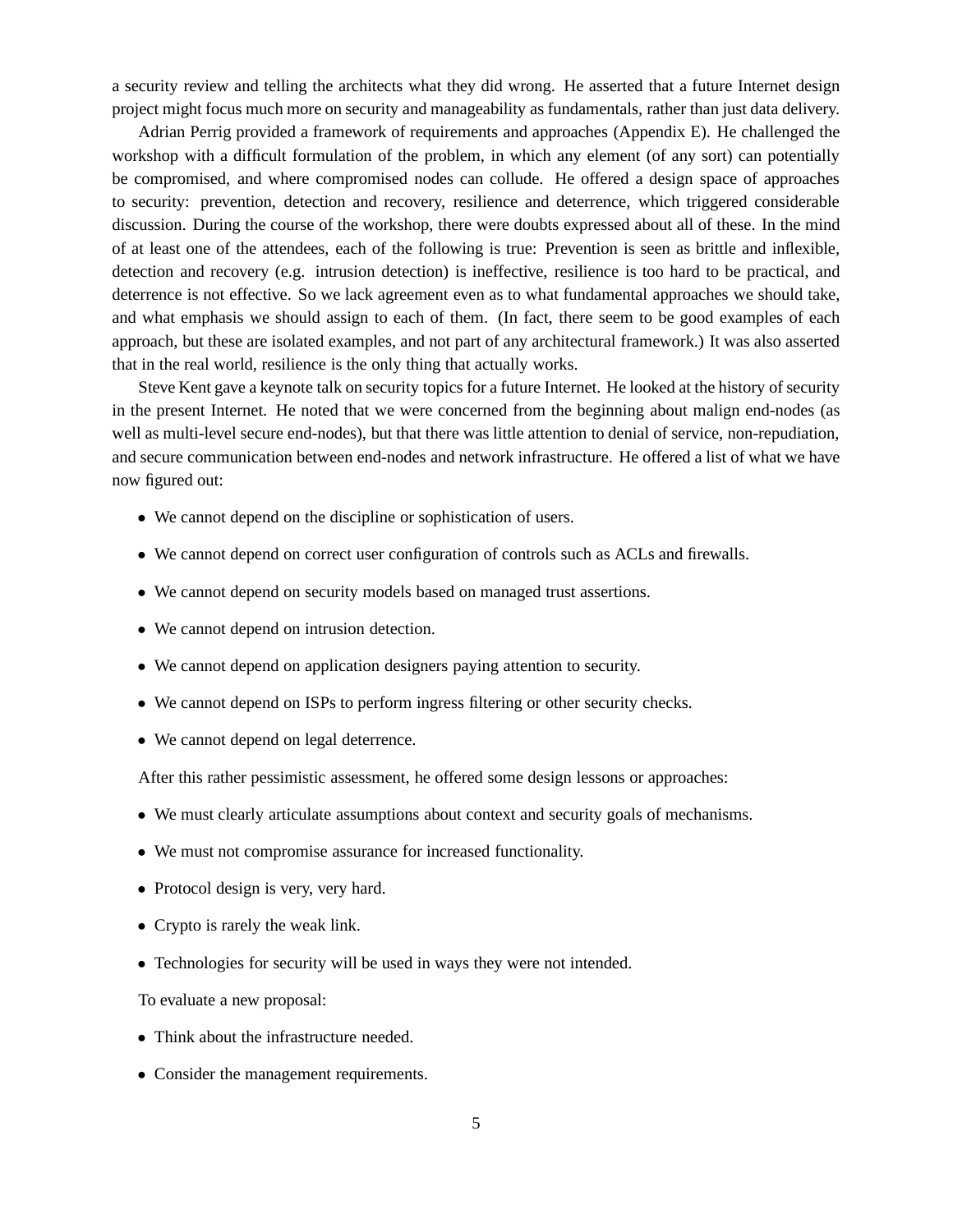- Beware of further DoS threats.
- Pay attention to alternatives for design of identifiers (see below).
- Don't give attackers a means to influence the behavior of the target.
- Evaluate a device in relation to the perceived threat.

After this talk, there were several short talks on architecture, and then a series of topical discussion. The following summary combines the content of these talks with the various discussions.

### **4.2 Naming and Addressing**

There was a great deal of confusion about this topic, because the discussion started with mechanism (names, etc), and not with requirements. The conversation floundered because different speakers were exploring different requirement spaces. Listing requirements would be an excellent exercise, but really hard. However, it would more directly bring out the issues.

To some, naming was about search, and this triggered a discussion about top-down assigned meaningful names vs. a world of search (Google-like) to find things. These two world-views have very different security implications.

To others, naming is about intrinsic identity, and this leads to questions about the need to reveal names, anonymity, and so on. In contrast to this, others felt that names play all sorts of roles from long-term continuity (e.g. archived information), short-term continuity (maintaining and validating sessions among mobile machines), names for aggregates of entities and so on. It was clear that to some people, things only have one real name, which is associated with deep existential identity. Others saw names as reflections of different aspects of identity, and assume that the same entity can have many names, including names that are built up out of attributes. There was a lot of uncertainty as to whether one can talk in general about any security properties of a name. It was noted that programming languages have created very precise frameworks for naming, with rigorous semantics. It was asked whether this had anything to do with the way we use names in a system such as the Internet. In particular, compilers tell us when we make a "naming error". The Internet may not. Is there any analogy to the role of the compiler here?

One use of names is to solve the "eq" problem: is this object that I found via one means the same as the one I found by another means, or is this item today the same as that item yesterday? This use raises very different issues than names as a means of traceability, which implies some link back to some accountable entity associated with the name. The goal of traceability triggers interest in mechanisms that give you "conditional privacy", which can be revoked if you "do bad things". (Some digital cash has this design.) This begs a set of larger social questions about who controls the decision to revoke the privacy, of course. This comment reflects a larger theme of the workshop: security, as we need to address it in a future Internet, is as much a social as a technical design space.

A fundamental aspect of naming and identity is how entities come to know each other—the problem of introduction. There was considerable debate about the utility of different approaches, described as "topdown" and "bottom-up". This discussion reflected both technical issues and social concerns. When users get to know each other, they often don't make use of a third party to introduce themselves. They get to know each other by a process of exchange of identifiers, which are then used over time to allow a continuity of the interaction. This was called the bottom-up approach. In contrast, the group used the example of how a user gets an association with a bank. In this case, there were those who thought that this association is so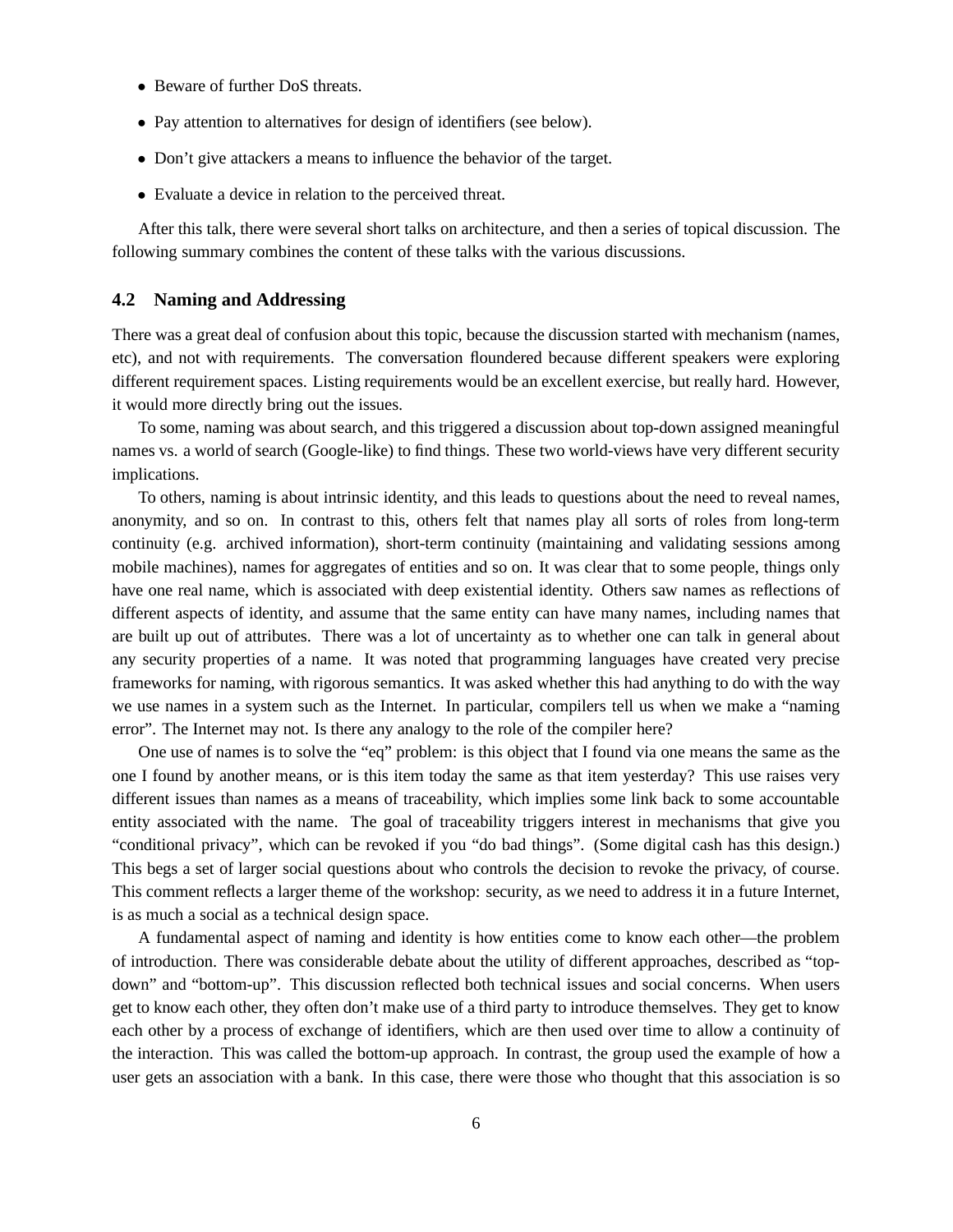important (and getting it right is so important) that it would be necessary to have some trusted authority some third party that would introduce the user to the bank and assure the identity of each to the other. The user might need to be linked to some well-known identity such as a SSN or passport. On the other hand, a user might get some identifier or credential for a bank by physically going to a branch of the bank and downloading some information onto a device, and this pattern feels more bottom-up. It was asserted that credit cards are a great example of the third-party top-down pattern, where the authority that issues the identities also manages the trust and risk in the system. This raised the speculation that the "top down" and "bottom-up" imagery was actually about the direction in which trust flowed. There was no clear sense that the group agreed on what patterns would make the most sense in different circumstances, and would be most usable and robust.

So the discussion of naming and identity was also about trust and where it comes from. If there is only one source of trust, then identity schemes have to be top-down, from that source, but in real life there are many sources of trust, and many ways for parties to get to know each other. Governments will play a role here, as well as third-parties such as credit card companies, certificate authorities, and so on. On the one hand, it seems awkward if every trust model generates a new name space, but it is also confusing if different names cannot be uniformly trusted in different circumstances, especially if this variation is not obviously visible.

One architecture question concerns what should be visible "in the network". Many functions for names require that they have meaning only at the end points. But especially as we separate the concept of name and location (to facilitate mobility) the question arises as to what sort of identification, if any, should be visible in the packet, so that elements in the network can observe and use it. One view is that there is no single answer to this question—that different situations in different parts of the network will require different degrees of visible identity in the network, so that the packet format might include an identity field, but not a fixed specification of what that field means. Different sorts of identifiers might be used in different circumstances.

The important roles for identity "in the network" seem to include accounting, access control and traceability. The implications of accounting are not at all clear. Accounting might seem to imply robust (fraudproof) identifiers in packets, but may actually imply more "setup" protocols and state in the network, rather than more information in each packet. And traceability may be accomplished to some extent based on location information and identity information provided by the end nodes. There was concern about building tracing tools that are "too good", because of fear of abuse. Tracing, especially when it does not involve cooperation and consent of an end-node, should perhaps require a high work factor.

Another requirement in this space is service location and binding. If services are bound to fixed (or long-lasting) addresses of physical servers, then the address can be a proxy for the service. But in many cases, application designers want a more abstract way of naming a service, rather than associating a service with a single server. Today we can do this at several levels. We can use any cast to name a service, in which case the client thinks the service is "named" by its address but there can still be multiple copies. Or we can use an extension to the DNS, so the service is "named" by its domain name and the DNS maps this name to one or another instance of the service. These alternative (and others that might be invented as part of a new architecture), have both functional and security implications that have not been well mapped.

A specific issue in this space is the relationship between private address spaces and NAT, which some see as a security enhancement, and the desire to make servers with private addresses globally available. There are many examples today of applications that struggle to deal with NAT, including peer to peer schemes and SIP. A new architecture will probably include a new mechanism for rendezvous and service connection, and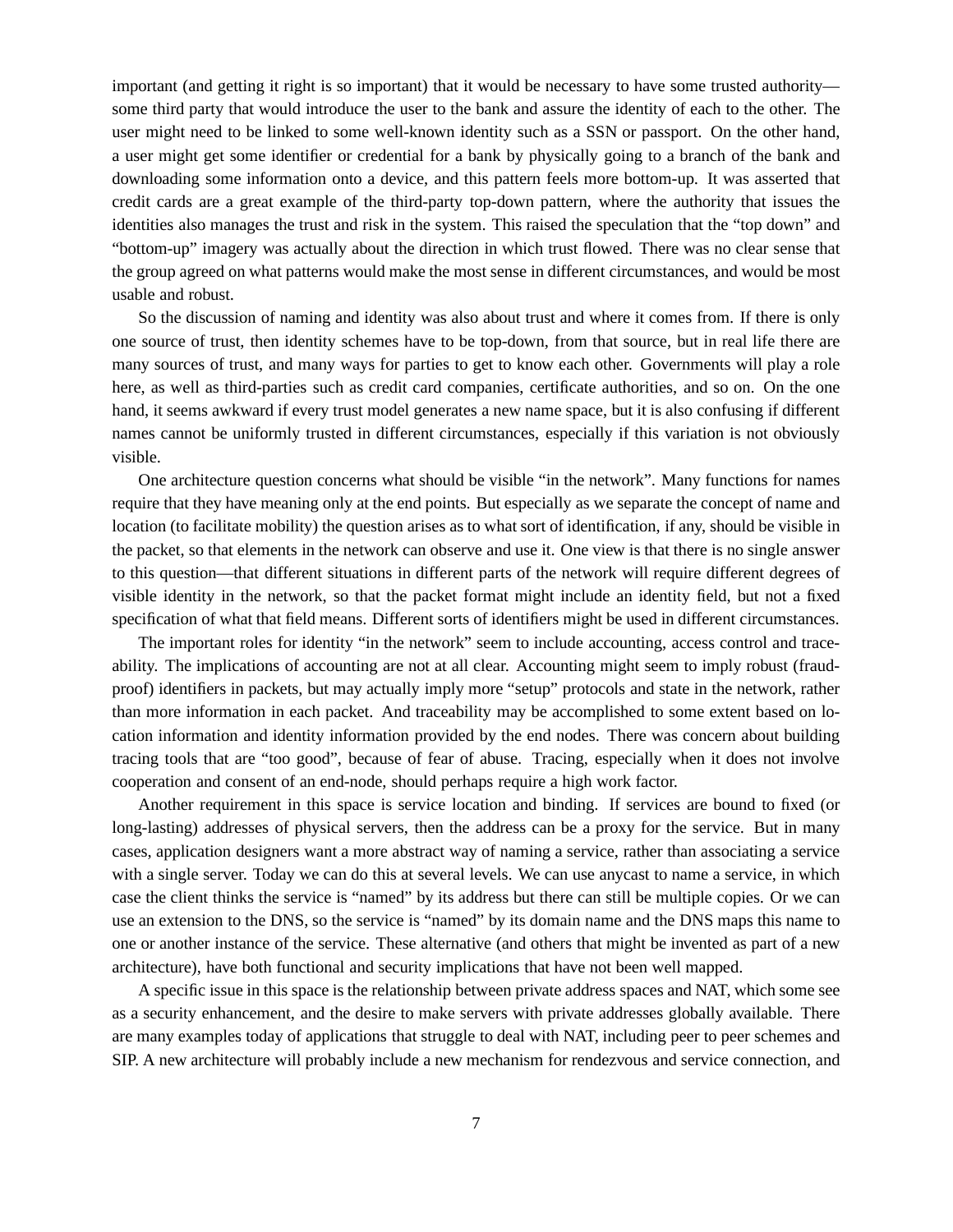this will have to be designed taking security considerations and private address spaces into account.

At a higher level, there was a brief discussion of the structure of URLs, which contain both a location and a name. This can be seen as both a good thing or a bad thing, but there has been little overall analysis of the security implications of different alternatives.

The discussion of naming brought up classic CS considerations such as early vs. late binding (DNS lookup vs. routing, for example) and the lack of a rigorous security framework to compare different designs.

For any name space, the security analysis should include a review of what infrastructure is required to validate the names, and how the security of this infrastructure matches the assumed threat model.

#### **4.3 Routing**

One important mechanism discussion concerned source routing. Source routing shifts the whole landscape in unfamiliar ways. It is seen as a tool to give control to the user (e.g. to keep traffic from certain unwelcome parts of the net or employ user choice as an economic incentive), but it still depends to some extent on the user getting valid information from the net. To the extent that this information can be falsified, this creates new and unfamiliar vulnerabilities. However, user control is still real—the user knows what he is trying to accomplish, and can see (to some extent) whether he is succeeding. (He can see if his packets are not getting through. He cannot see if they are going along the path he expected, unless we add new mechanism. He cannot see if they are going places he did not want them to go.) So if a path is failing, the user can detect this and try another, even if the user does not know what is wrong with the path. There is a range of design options from total knowledge of route alternatives to the limited idea of saying "try some other path." Some folks asserted that the end-user would have to know which nodes in the net were under attack; others thought that the user could just hunt for working paths, which is an example of resilience—a less efficient but still functional mode when the system is under attack.

We don't have a comparative model of the amount and distribution of information in traditional vs. source routing—source routing requires a (perhaps partial) connectivity graph, which is more than routing computes or reveals today. On the other hand, if connectivity information is gathered and validated in a distributed (and potentially redundant) way, there may be less opportunity for a corrupted node to have a widespread effect. And there is no framework for the source to determine what parts of the network are more or less trustworthy. With BGP routing, ISPs that don't trust each other will not tend to use each other. (The current bilateral agreements are a weak proxy for bilateral trust assertions.) But this information is missing (unless we add it back in) for source-selected routes. So there is a different trust framework, one that we have not explored.

We identified a number of security-related objectives for source routing: avoidance of degraded performance, avoiding content filtering, avoid regions or countries that violate some end-node policy, avoid paths that drop packets, and avoid impersonation of other end-points.

This conversation was closely related to one on tunneling and encapsulation. Again, the discussion started with the mechanism, and struggled backwards toward requirements, which (not surprisingly) looked a lot like source routing. Encapsulation can hide more information (the ultimate source and/or destination), so it can meet other requirements such as forms of anonymity and increased protection from traffic analysis. It was noted that tunnels can be used by multiple parties—the user can make a tunnel back to a home network (a VPN), an ISP can make a tunnel (a level 2 network), or a third party (some sort of overlay network, perhaps) can make a tunnel. The objectives and the balance of power is very different in the three cases, but the mechanism may be the same. Depending on which actor deploys the tunnel, different parties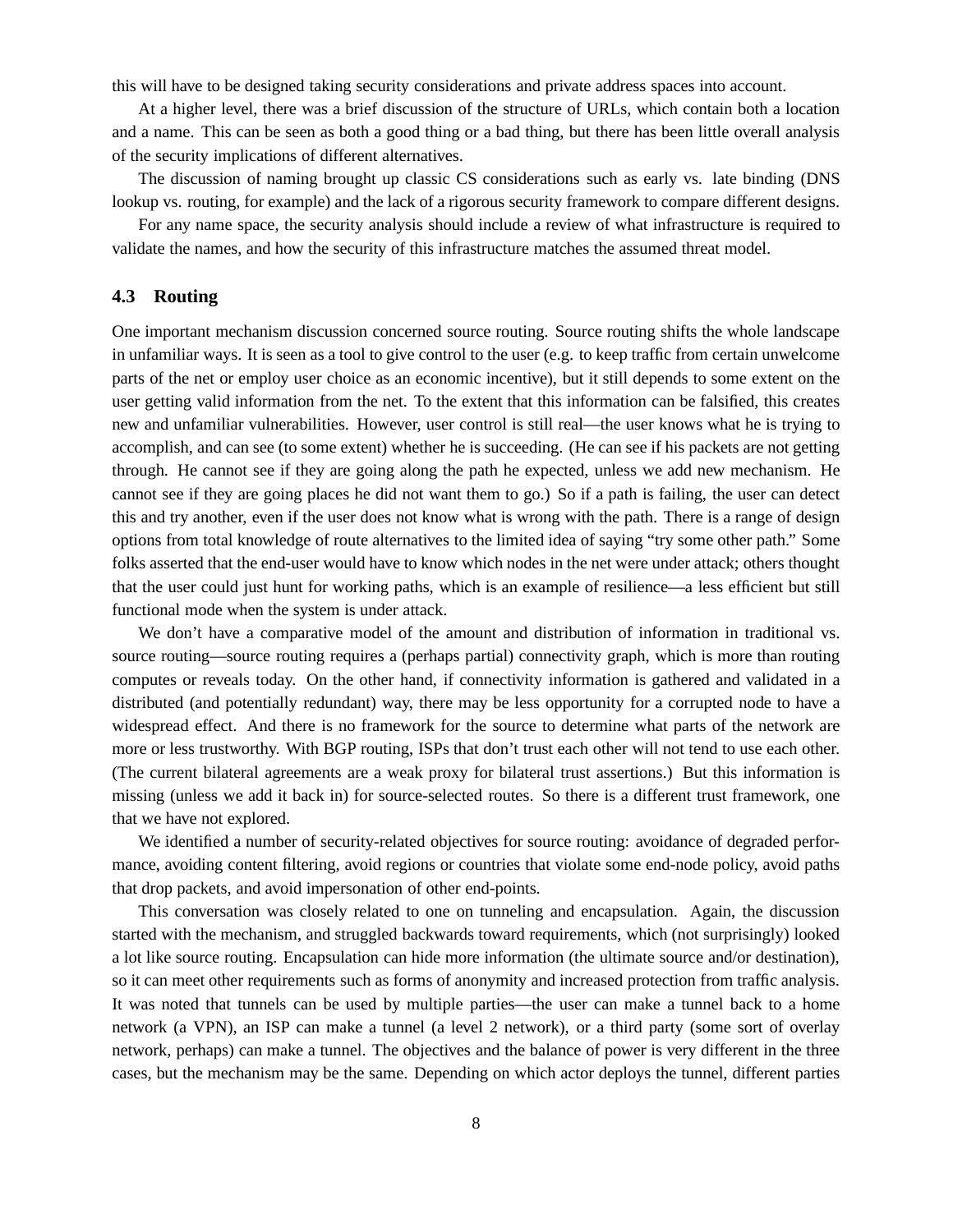will benefit. This raises the question of tussle, and what constitutes a level playing field (or a properly tilted one). It also raises questions of what happens if you shift control (power) to people who do not have the ability to use this control. Perhaps the answer is that the user will delegate this control, and will exercise power indirectly—by picking the agent that makes the detailed decisions.

The discussion of tunnels led to a discussion of overlays. If a new architecture is designed to support overlays, then what is the responsibility (with respect to security) of the overlay and the "underlay". It was noted that overlays have been proposed to control DoS attacks, but DoS attacks directed at the network itself (link capacity) have to be solved at the underlay. It seems messy that DoS has to be managed at multiple levels, but perhaps DoS is a phenomenon that exists (and must be managed) at all layers. This is a good question for thought.

There may be very different architectures for overlays themselves, depending on who deploys them. One option is that the overlay is a single, global system run by one entity, so that trust is not an issue among the parts of the overlay. Another option is that the overlay itself is built up out of parts managed by different entities, so that issues of trust, regional boundaries, and so on will be issues for overlays. Will overlay designers end up inventing an equivalent for BGP?

#### **4.4 Network Management**

Before the group could discuss the interaction of management and security, it first considered the state of management itself. An initial presentation by Hui Zhang framed the issues. In the original Internet design, there was little attention paid to network management. In addition, the fundamental design principles have been violated. The Internet designers initially assumed that the IP architecture was stateless, but there is state and logic everywhere. There is no consistent approach to managing or maintaining this information, no overall security architecture for this information, and no uniform discipline for dealing with inconsistency in this state. We need an organized set of methods to deal with this state, and a view of the security implications of different methods.

Conceptually, if one considers network control as defining the acceptable behaviors of the underlying network, then network control is akin to "programming". For example, one can argue that activities such as configuring firewalls or setting up weights of BGP graphs are programming exercises. The difficulty in programming the network control plane is that what is being programmed (the Internet) is amorphous due its scale as well as to the emergent behaviors that come about due to its open nature. Today, and to a large extent, network control suffers from the same lack of organizing principles as did programming of stand-alone computers some thirty years ago. Primeval programming languages were expressive but unwieldy; software engineering technology improved not only through better understanding of useful abstractions, but also by automating the process of verification of safety properties both at compile time (e.g., type checking) and run times (e.g., memory bound checks). What programming languages have done to software engineering is to force programmers to adopt a disciplined approach to programming that reduces the possibility of "bugs" and by making it possible to mechanically check (whether at compile time or run-time) for unacceptable specifications/behaviors. In many ways, this was done at the expense of reducing the expressive power given to programmers. High-level programming languages do not afford to programmers the same expressive power that assembly language does (i.e., there are programs that one can write in assembly language that one cannot write in Java). High-level abstractions that restrict expressiveness are not unique to programming languages, they are certainly the norm in Operating Systems, whereby programmers are allowed to interact with (say) system code and resources in prescribed (less expressive) ways. This loss of expressive power is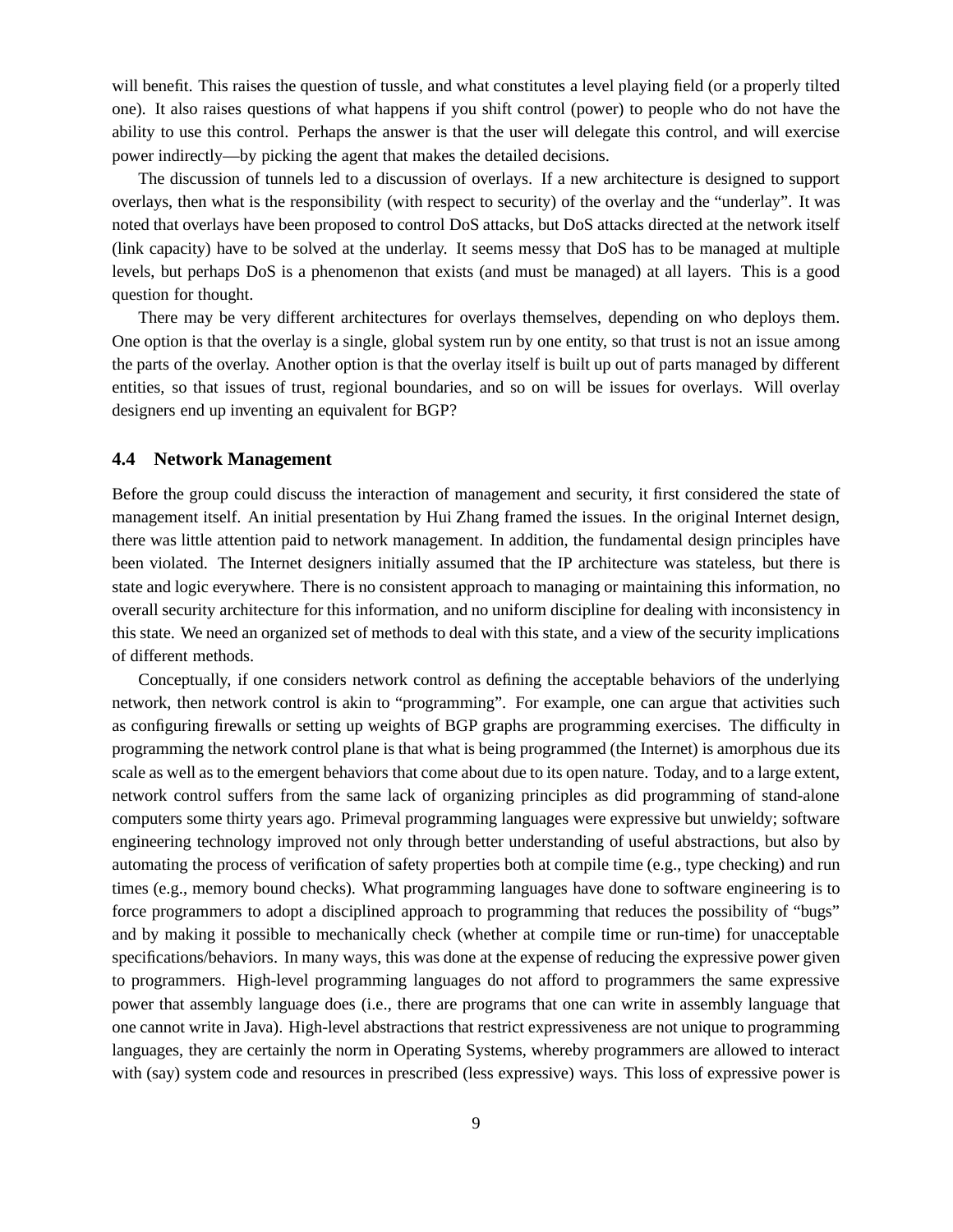precisely what has enabled us to deal with issues of scale of software artifacts and systems. Yet, the same has not yet materialized for network management and control. Along these lines, the same kinds of benefits in dealing with issues of scale and complexity could find their way into network management and control if we adopt a more "disciplined" approach – an approach that confines the ability of network managers to "program" the network. Of course finding the "right" balance of expressive power and the resulting safety/security guarantees, and mapping such expressive powers to trust levels is the challenge. What we need is a "disciplined" approach for trading off expressive power for security/safety.

The group tried to define the difference between management and control, where an example of control would be dynamic routing. One hypothesis is that control is automatic, and management involves humans, but today there is a goal to automate more and more of what we call management, and as well to automate more of diagnosis, which is somewhere between control and management. Another hypothesis is that the distinction is one of time-scale: control operates in a time scale of seconds and fractions of a second, while management acts in minutes and hours. Another distinction is that control seems to involve distributed algorithms that run on the elements that make up the data plane, while management seems to be more centralized. One current research direction is to move the computation of routing tables out of the routers and into a more centralized element. This is described as moving the computation from the control plane to the management plane.

Another viewpoint is that management is about dealing with rare events, and control is about dealing with ongoing "normal" events. Rare events may not merit the effort of automated diagnosis and correction, and may be intrinsically complex and difficult to sort out.

One comment was that since the control functions may not have been designed to be managed, it may be necessary to "reverse engineer" or "tweak" the control plane to allow management to occur. There is a basic research question in how to design control algorithms that themselves can be controlled or managed. What are the "control knobs" that should stick out of a control plane? This problem was also framed as one of visibility-control algorithms, exactly because they operate automatically, may not be designed to reveal what is happening, with the result that operators cannot see or understand the workings of their network. So there is a need on the one hand to give more visibility into the network, and at the same time to make sense of all the data that various sensors are gathering. Monitoring tools have to infer data they should just be able to measure, while we drown in perhaps irrelevant data. There does not seem to be any framework or model to help shape this area.

It was noted that network operation and management is a major source of operating costs, and as well a source of failures and disruptions due to operator error. So we can expect major changes in this area, and we can expect this to be a major focus of a future architecture design.

Cross layer management was brought up as a significant problem. Today, operators use very complex layer 2 mechanisms (e.g. MPLS), but there is no visibility from the layer 3 (IP) tools into layer 2. Different layers often have their own separate control mechanisms (and may attempt independently to correct the same fault), and they may have separate management systems with different operators. On the other hand, it was noted that MPLS, because it is "less dynamic" with respect to control (e.g. configuration is based on off-line traffic engineering computations), that it may be less a source of security problems and instability.

So an architecture for management (and control) will deal with issues of control and visibility, with decentralization vs. centralization, with intra and inter-regional flow of data and control, with abstraction, and with the issue of which parties have control and how different parties interact. Future management will do a better job of allowing managers to ask "what if" questions about proposed changes and alternative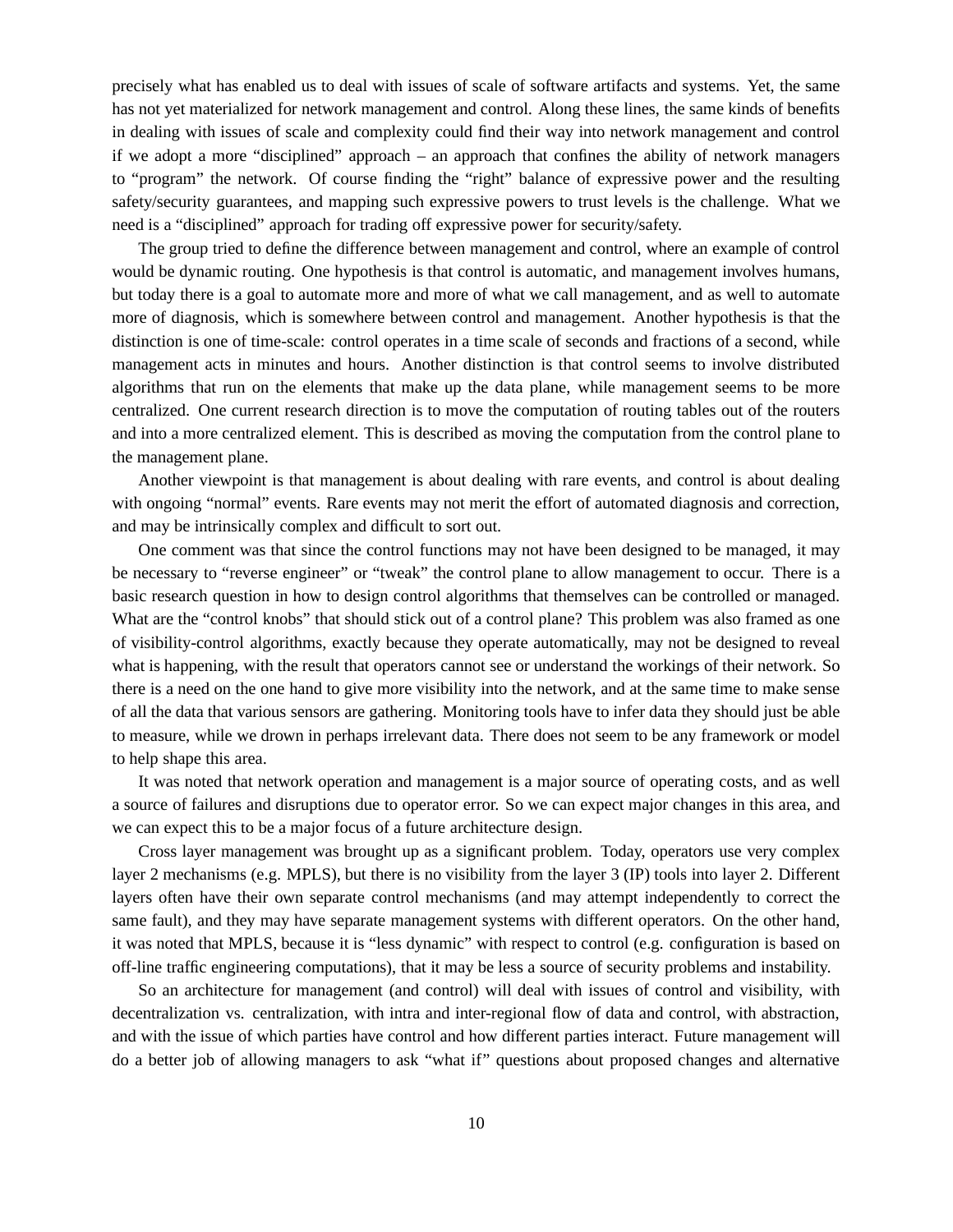configurations. The architecture will deal with extensibility.

The discussion of management and security was again framed by Hui Zhang. Management is seen as the source of many security problems. Management is ad hoc, which always creates problems. Management depends on state that is spread over many entities, and we don't have good models to reason about the security of the resulting system. Management systems may contain their own loop-holes, which attackers can exploit.

Using the taxonomy of security approaches provided by Perrig, we can see that management has a role in all of them. Prevention implies the need to configure security protocols, access control lists and policy enforcement elements. Detection and recovery involve continued data gathering and analysis. Resilience includes automated control algorithms such as routing. Deterrence involves auditing and forensic analysis.

Since failures and misconfigurations are seen as a major challenge for availability, there was discussion about stability and how the network (and its control and management) recover. There was some speculation that the Internet now has enough unrecognized interlocking dependencies that it might not recover properly from a massive failure (e.g. a global power failure). More generally, there was a sense that network protocols and algorithms should have the general property that they have a homing sequence that takes them to some stable state from any starting condition. This might be a primitive state that just allows the full control and management mechanisms to come into play, and this concept (that the network might have more than one operating "level") might be part of a future architecture. This idea, in turn, raised problems of how a highly distributed system can ever be in one or another consistent state or level.

There is some relationship between management and the earlier discussion of identity. It was proposed that all elements in the system should have some form of identity. Elements that today are "lower layer", such as switches or interface cards, should become visible to some extent and have an address or identity. Management and security may challenge us to remove the rigid boundaries that today separate layer 2 and layer 3 to the extent that they live in different name and address spaces.

### **4.5 End-node Security**

The group recognized that it will be necessary to deal with end-node security issues if we can make the claim that "the Internet" is secure. This reality begs the architectural question of what the role of the different Internet elements should be in building an overall consistent approach to security.

Today, the firewall is the most obvious element "in the network" that tries to protect the end-node, so there was considerable discussion of firewalls. There were mixed views on the overall utility of firewalls in today's world. On the one hand, it may be no harder to configure an end-node than to configure a firewall. Firewalls provide only imperfect protection, and do not deal with issues such as insider attacks. On the other hand, firewalls can prevent a range of simple attacks, and thus raise the bar for attacks from outside the perimeter. This seems like a useful contribution. As a specific example, a firewall "in the network" may be able to filter out some malicious traffic that would otherwise clog the access circuit to the host. Physical placement of an element such as a firewall relates to what sorts of protection it can offer.

Since this workshop is about new architecture, the discussion about firewalls should be turned into a discussion about design: if there are going to be elements in the network that perform security related functions, what should those functions be and how can the architecture improve the robustness with which these functions are performed?

It was also noted that there are a wide range of devices that might be called firewalls, which differ with respect to how (and by whom) they are managed and controlled. At one extreme might be a device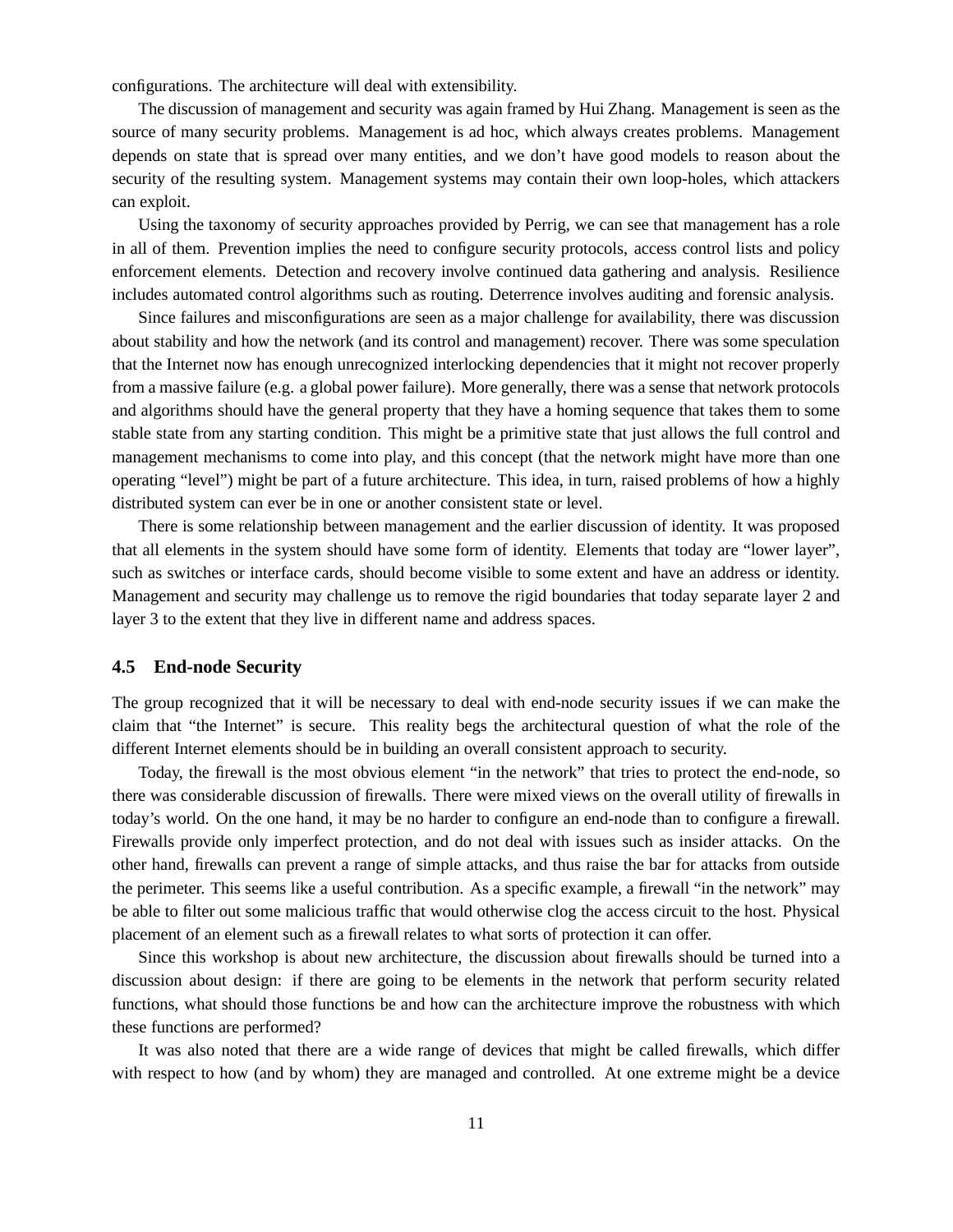under the control of an end-node, fully trusted by the end-node, which has access to private information about identities and trust relationships of that end node. At the other extreme might be a box located in the network that tries to detect and block unsuitable activities without any ability to interact with the end-nodes to determine what they are trying to accomplish. The difference in the locus of control is as fundamental as any functional difference.

From a social perspective, this raises questions of the user vs. the control. Should a user be able to override the protections in a firewall if the user wants to do something that is potentially dangerous? Who has the final say over what applications the user can run, and what policies should be installed in the firewall? This discussion, again, is about power and control in the larger social context.

This point relates to the increasing use of encryption in the network. If end-to-end encryption becomes the norm, observation and filtering in the network will become less and less effective and relevant. But outsourcing of certain checks to trusted nodes that perhaps share encryption keys may become more useful. This again illustrates that the issue of trust and control may be the most important factors in defining a future firewall.

The issue of control also arises in the concern about how to deal with hosts that have become infested with malware. If the end-node controls the firewall, once the end-node is infested the malware can reprogram the firewall, and this become easier if we architect the protocols by which this control is implemented. This reality raises the question of whether there needs to be some trusted path between the firewall and some trustworthy control point, whether this is a human or a third-party control element. But there is a tension between the idea (which was generally accepted) that the host should have control over what traffic it gets, and the idea that the host needs to maintain some protection for itself in the case that it becomes infested with malware.

Firewalls can only be a part of an overall security solution. There was significant agreement that "defense in depth" is a necessary approach for a future architecture. The goal of an architecture must be to guide users and operators in the process of combining firewalls and other security elements into an overall solution.

Firewalls in the network have the effect of blocking certain traffic, which raises issues of visibility (as well as control) with respect to what the firewall does. If a firewall blocks traffic silently, this triggers a failure that may have to be debugged by network management systems or network managers. Some firewalls may insist on the silent failure—they may not even want to admit that they are present in the system, or what their policies are. But this raises problems that to the user look like network availability problems. One workshop participant asserted that end-nodes should be able to tell what sort of elements are in their communication path, and to detect if they are being "protected" by some sort of filter. So there needs to be a thoughtful balance of these issues, as part of a new architecture.

There was also a discussion of virtual networks as a security tool. Virtual networks provide a very rigid isolation of communities of users. They define the points (if any) at which traffic can enter the virtual net, which may make it easier to deploy firewalls and "border guards" at the right place. However, it was noted that a compromised (or malicious) node can inject unwelcome traffic into a virtual net, so the protection of a virtual network is not absolute, and perhaps no greater than a single network with firewalls. If we see a virtual network as a manifestation of a uniform locus of control and trust, then virtual networks are a helpful construct in understanding what resources are part of that locus of trust. A virtual network may be as much an organizing tool as a protection. But if a component inside the virtual network turns out to be untrustworthy, we still need a tool to isolate ourselves from that component.

Another topic of discussion was application design. Some applications today, such as email, have an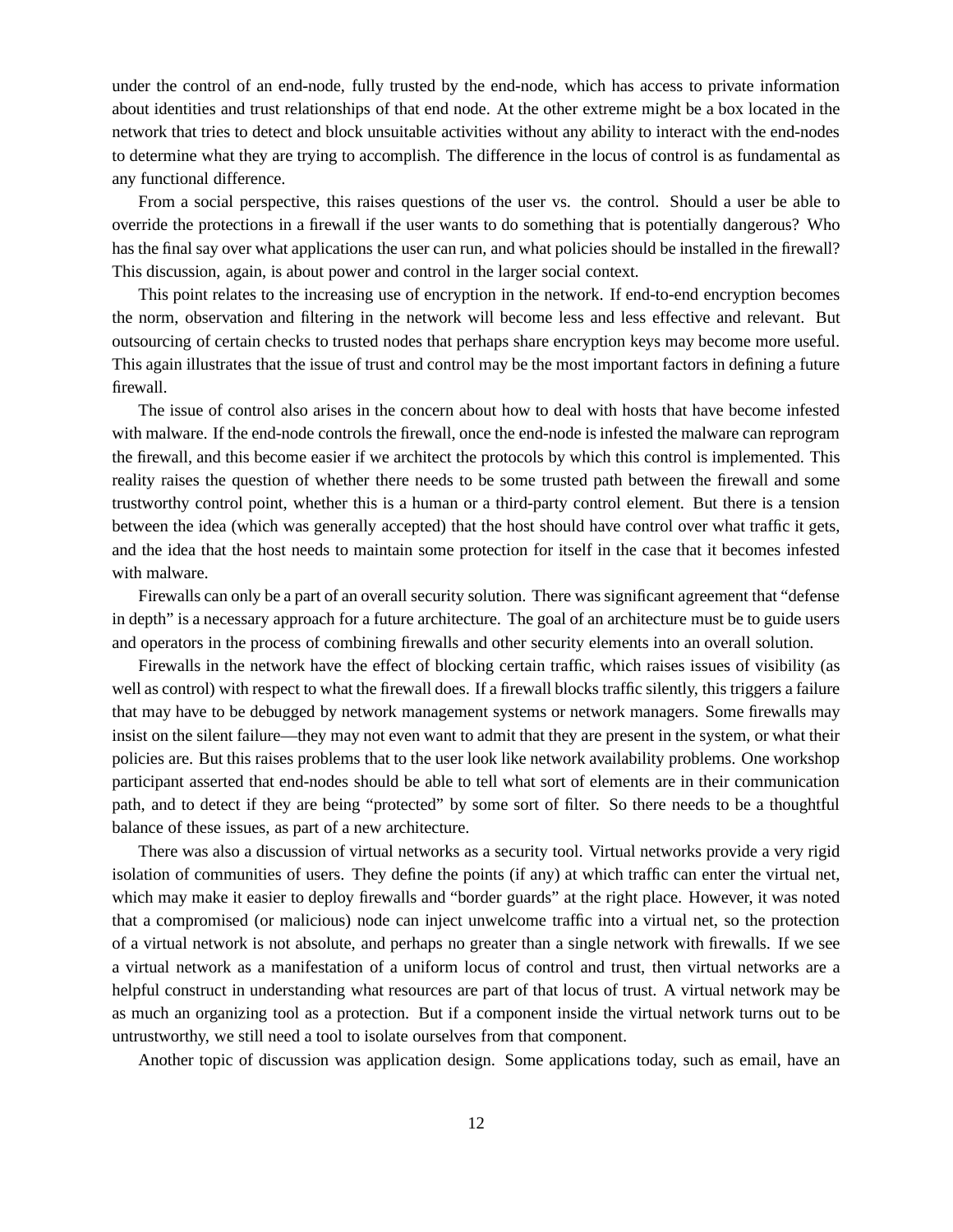architecture that routes traffic through servers on its way from sender to receiver. This has allowed receivers to out-source spam and virus checking to a trusted server. The design of email gives the user (in most cases, in principle) choice over which server to use, which allows users to express their trust preferences. This is an example that we might study (for its strengths and weaknesses) in order to offer guidance to application designers and to look for common application services that we might provide as part of a future architecture. It was noted that many application designers are not especially sensitive or well-trained in issues of security, and to the extent that we can move security-related services down to a support layer, we may improve the overall situation. Again, the question of trust seems to be central to this design. Some participants seem to like the idea that protection (or other application services) should be outsourced "to the network", to capture the idea that the function may be distributed and not at a specific physical location, but other people preferred the image of outsourcing "to a service", not because of its physical specificity, but because they want to capture the idea of picking among a choice of service providers.

One of the architectural implications of "outsourcing" is that protocols at all levels might well be redesigned from the perspective of facilitating various sorts of checking. For example, the initial handshake of TCP might be redesigned to allow a node in the network (one trusted by the receiver) to perform an initial validation of source identity and so on, before any state in the destination is created. This same principle may apply across the levels from packet to application.

And of course, any element onto which a function has been outsourced itself becomes a target for attack. An architecture might try to deal with this by limiting the visibility (e.g. the addressability) of the elements, or otherwise preventing attackers from sending targetted traffic to them. There is an old saying that computer scientists can solve any problem except performance by adding a layer of indirection. This discussion of outsourcing of services is a form of indirection, and we need to think hard about whether the use of services (and the design of applications to facilitate the use of services) shifts the landscape of security in any fundamental way.

The discussion then shifted from prevention to detection and recovery. What should the response of "the network" be to the discovery of a machine that has become a zombie, for example? Several participants asserted that it is practical for a network operator to detect that an attached end-node has become a zombie. In the university environment, there is a tradition of cutting infected machines off the network, but in the consumer market, this approach is not usually followed, perhaps because the ISP would not be able to deal with the flood of resulting calls to their help desk. And if they cut off a machine, they have to deal with the question of when to reconnect it, and so on. Actions in the network to protect the host may be more effective (and more usable) if they are embedded in a larger context of management and control. Thus, for example, if a host that is cut off because it is infested with a zombie is connected to a restricted virtual network that gives the user access to information and to tools to clean up the system, the process of cutting off and then reconnecting a end-node to the network can be transformed from a frustrating help-desk call to a positive opportunity to "help the user with his problems", an opportunity that might even be monetized.

### **4.6 Lessons from IPv6**

Steve Bellovin spoke on the lessons to be learned from the IPv6 development and deployment process. The effort started in 1992–1993. The problem IPv6 was intended to solve was the shortage of IPv4 addresses. There were several competing proposals on the table; there was no consensus on which direction to take.

Several other things affected the situation. Internet security—which is not the same as cryptography was starting to become an issue. There was no host autoconfiguration; the first DHCP RFC was issued in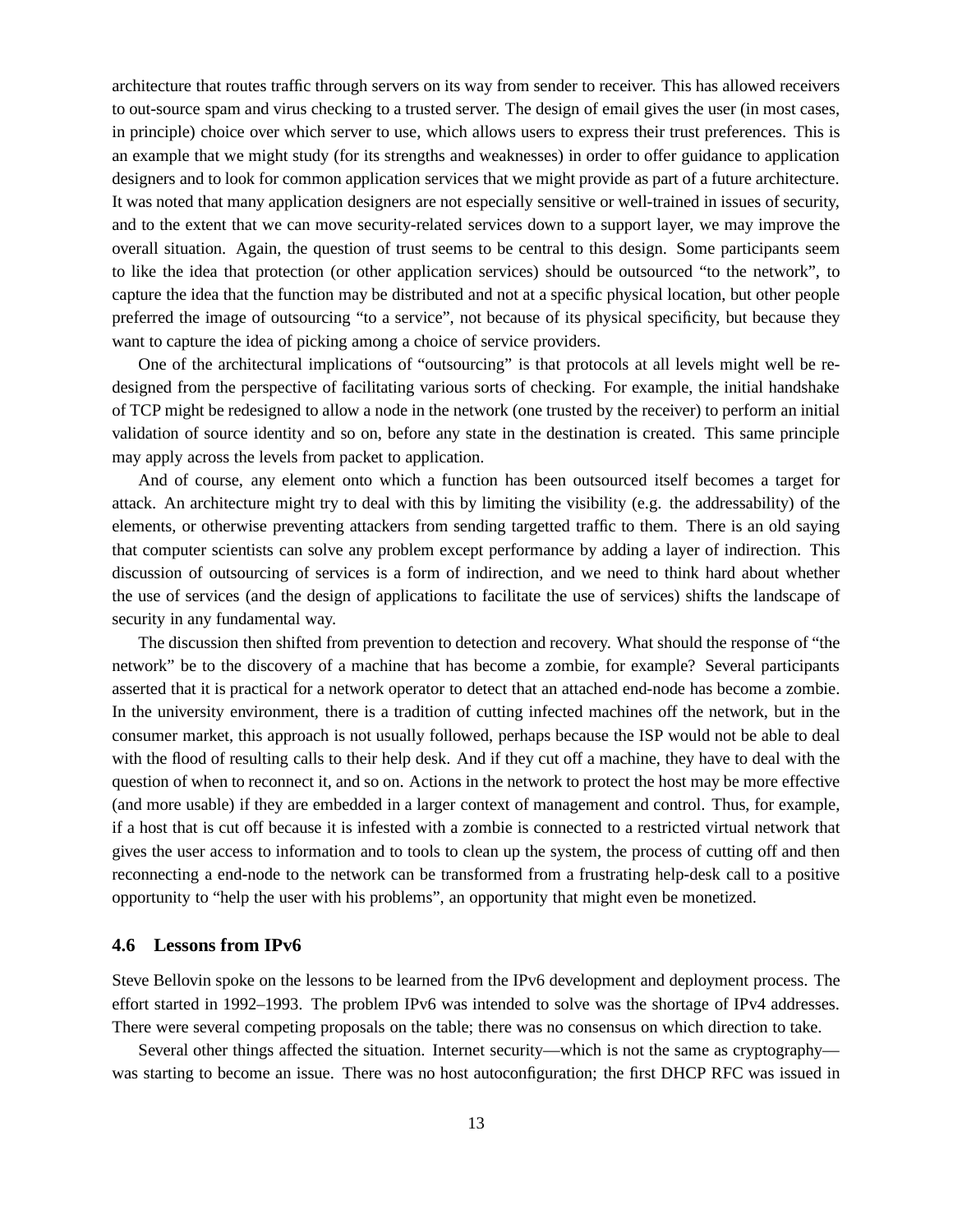late 1993. There were no NATs. Routing table size was becoming an issue. And the OSI versus TCP/IP war was in full swing.

The IETF responded by forming the IPng directorate. It was decided to keep the basic semantic model of IPv4. Routing table size, though known to be important, was not to be the focus of the group; if renumbering was easy enough, mandating CIDR-style addressing would solve that problem. Mobility, multicast, and security (or rather, IPsec) were mandated as part of any solution.

The basic decisions were easy enough, but *engineering* the protocols was a lot harder than expected. Many features were added; some caused complexity in other areas. Scoped addresses changed the socket API, Neighbor Discovery replaced ARP and included basic autoconfiguration, flow labels were added (though their usage wasn't specified), and the early decision on autoconfiguration froze part of the address format.

The ultimate claims for IPv6 did not attract many people. It does have autoconfiguration, but in the interim, DHCP deployment for IPv4 became universal. IPsec exists for IPv4. And, though IPv6 does have bigger addresses, that doesn't attract end-users.

There were unanticipated interactions. Neighbor Discovery could not be secured with IPsec. Sitelocal addresses had to be replaced with a different scheme, because they interacted poorly with the DNS. Multihoming is still an unsolved problem. Renumbering, though easier, isn't easy; there are too many address in ACLs, configuration files, etc. Besides, developments such as NATs, tight limits on address allocation, and the evolution of IPv4 solved many of the problems IPv6 was aimed at.

In short, development took longer than anticipated and the rest of the world did not stand still.

### **4.7 Breakout Sessions**

There were three breakout sessions, on host versus network responsiblities, naming and addressing, and network management. The conclusions reported in this section are those of the breakout group, rather than of the workshop as a whole.

#### **4.7.1 Host versus Network Responsibilities**

We assume that there will always be some malicious hosts and routers, either compromised machines or ones actually run by malefactors. There will be enough such machines to overload bottleneck links, because the net will remain heterogenous in bandwidth, technology, and computational capacity. The net will also remain open, decentralized, and international.

The primary responsibility of the network is availability for critical applications, even under emergency conditions. This may require some form of bandwidth reservation, which in turn requires suitable authentication and authorization.

Some form of generalized policy enforcement idea seems to be a good idea. There are many sources of policies — users, machine and network owners, and governments. This creates complex authentication and authorization scenarios, and the potential for bad societal effects on such values as privacy and anonymity. Furthermore, even if such boxes do perform filtering, it may be simply an optimization; hosts still need to protect themselves.

Based on the success of NAT, it seems like a new architecture must provide the perceived and real benefits of NAT boxes, though hopefully without their present architectural disadvantages. That will require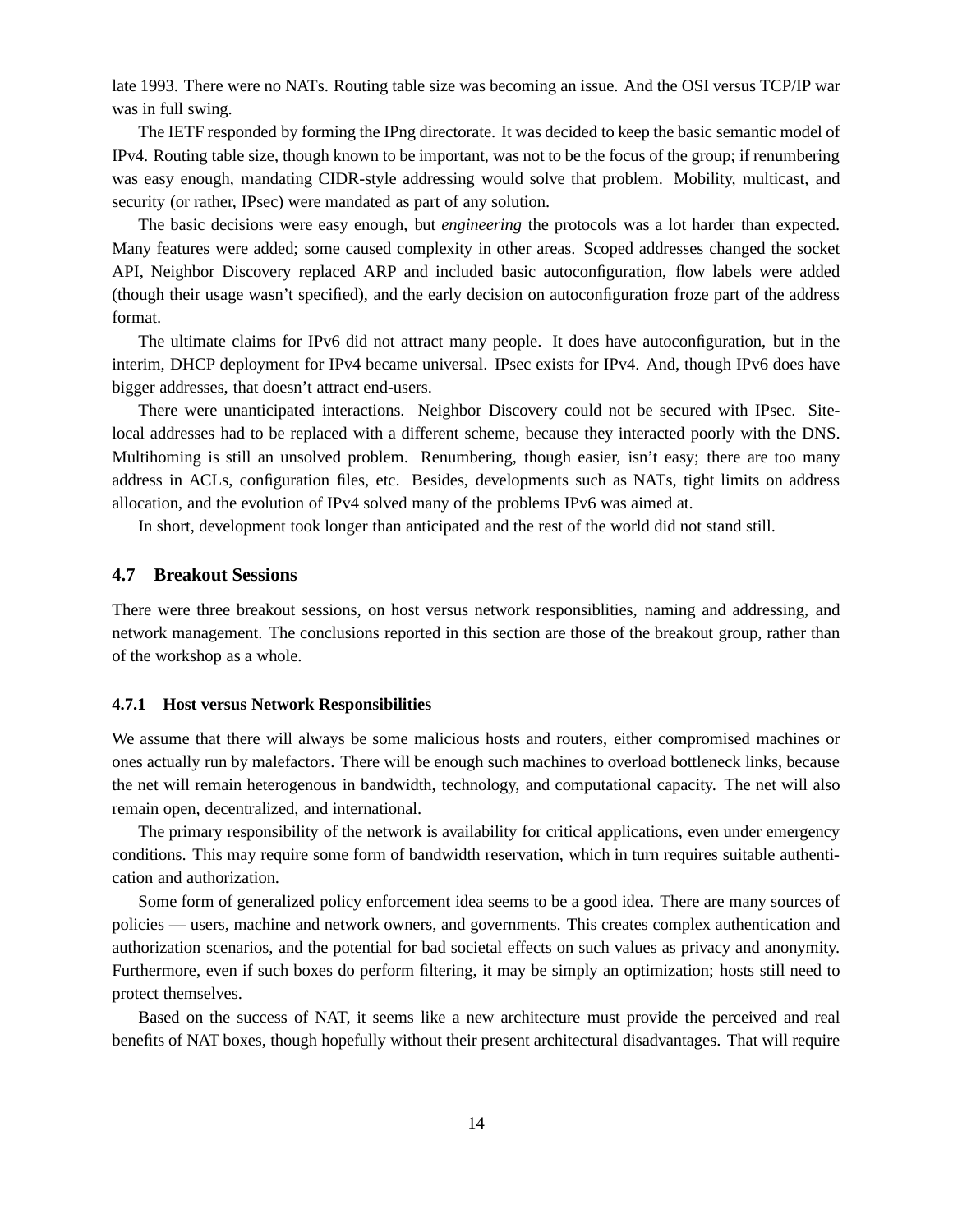redesigning rendezvous and separation of location and identity. However, the entire concept of identity, especially on a global scale, needs to be re-examined.

#### **4.7.2 Naming, Addressing, Forwarding, Routing, and QoS**

The primary responsibility of the network is to deliver data to the correct destination, despite failures or malicious activity. To this end, it must be able to verify routing, at all layers. Some form of resource control is needed in the forwarding path, for QoS, isolation, etc. Hosts should have the ability to influence path selection, but not at the expense of security.

Note the various tradeoffs. If we have ubiquitous end-to-end encryption, what security is needed in routing and forwarding? Alternatively, is good network security a strong-enough alternative to end-to-end encryption? What of encrypted tunnels? Do they cause other problems? Do forensics compromise security or privacy?

The notion of topology-based addressing should be re-examined. Included in that decision are the need for private or scoped addressing, and a separation of identity and location.

We also need to consider economic forces. Technical measures cannot override these. Many of today's abstractions come from today's practices; these include economic constructs such as policy routing by ISPs.

The entire design space should be re-examined. This may require changes to NSF's review process. We should explore a variety of design alternatives.

#### **4.7.3 Network Management**

Network management includes developing policy, implementing it via the control plane, and examining information retrieved from the control plane. Management occurs under both normal and abnormal conditions, and during transition due to reconfiguration or other change. All management data must be adequately secured; in addition, the control plane should include *safety* checks as well, to guard against clearly erroneous changes.

Management should be scalable; running a 10,000 node network should not be harder than running a 10 node network. Systems should reason about the future — what will happen? — and the past: what did happen? Information should flow between layers and devices, and should be adaptable to changes in the organization.

Research directions include enhancing the control plane to do more of the management work, with due attention to security and efficiency. Other areas of computer science, such as software engineering and model checking, may have useful insights.

The group suggest embracing network management as a critical research domain, with aid from network managers and equipment vendors. A testbed and research programs should be started.

### **4.8 Social Reflections on Security**

Security can be seen as a technical problem, but in fact the concept of security is a social concept, and our view of objectives and threats arises in the larger context in which the Internet sits. Technical systems make design choices that express values in a larger social and economic sphere. For this reason, we need to embed the study of social values into a study of technical features. At this state of maturity for the Internet, there are few design decisions that are purely technical.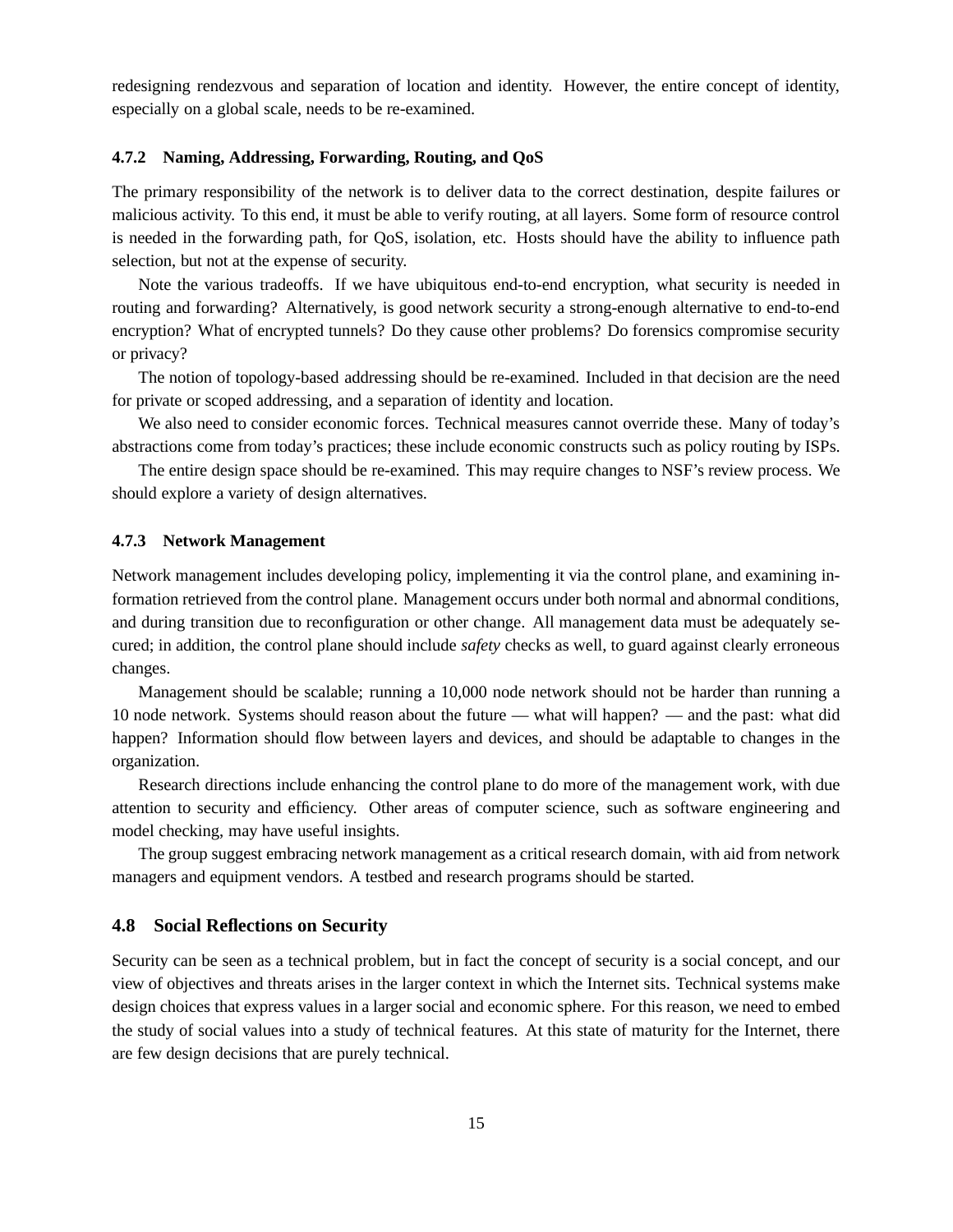Helen Nissenbaum provided a framework to define the interplay between technologists and people from other disciplines. The process of embedding social considerations into technical design involves a process of discovery, translation and verification. We must work to discover and make explicit the larger values implied by design choices, we must translate between the social and the technical worlds—for example we need to operationalize social concepts such as privacy. We must design technology in accord with our social objectives, and finally, we must develop methods to validate that our designs will capture the desired social outcomes. Many methods of social science research assume that the artifacts have been built, and can be studied after the fact to discover their larger implications. Our goal here is to do the best we can to predict during the design process what the implications of design alternatives will be.

Nissenbaum then provided a list of topics that folks from other disciplines regularly study—topics that may be of direct relevant to a new architecture and to security in particular.

- Security as a social value, and the relationship of security to social engagement, and concepts of system robustness. Tradeoffs between security and functionality.
- Locus of control. Centralization vs. decentralization. Political science has been thinking about this for a long time with respect to governance.
- Tradeoffs between freedom and constraint. (Freedom is best expressed within constraints.)
- Privacy as a social concept.
- Security as a private vs. a public good.

The technical community has long understood that our artifacts (such as the Internet) are used in different contexts that have very different requirements. This discussion reminds us that the contexts are social, not just technical, and that our challenge is to design architectures that will yield the best technologies from a social perspective, not just from a technical one.

Deirdre Mulligan used privacy as an example of tradeoffs in the design space, looking at technology and law. She made the point that as new technologies are introduces, we must continuously evaluate the relationship between capability, expectation and legal rules. For example, people's expectation about what sort of copies they can make of music they own is being rapidly adjusted by today's legal, commercial and technical changes.

She offered some insights from the law (at least the U.S law) that we might keep in mind. Where information is stored is very material with respect to who can see it and under what circumstances. Management tools that focus on accurate and precise detection of illegal activity will be easier to justify as tools for policing than broadly-revealing tools. A novel tool built for use by police may be seen as invasive if it reveals new sorts of information, but if it enters into general use, then it will be deemed suitable for police use as well.

### **4.9 Some Final Thoughts on Architecture**

John Wroclawski observed that the motivation for a future architecture will be on how the network can protect itself and be tolerant of new requirements. The problem is not to support "hot new applications"; the Internet today is pretty good at supporting applications. The redesign will address issues such as robustness, which will benefit all the applications, both current and future. While we may think of our architecture as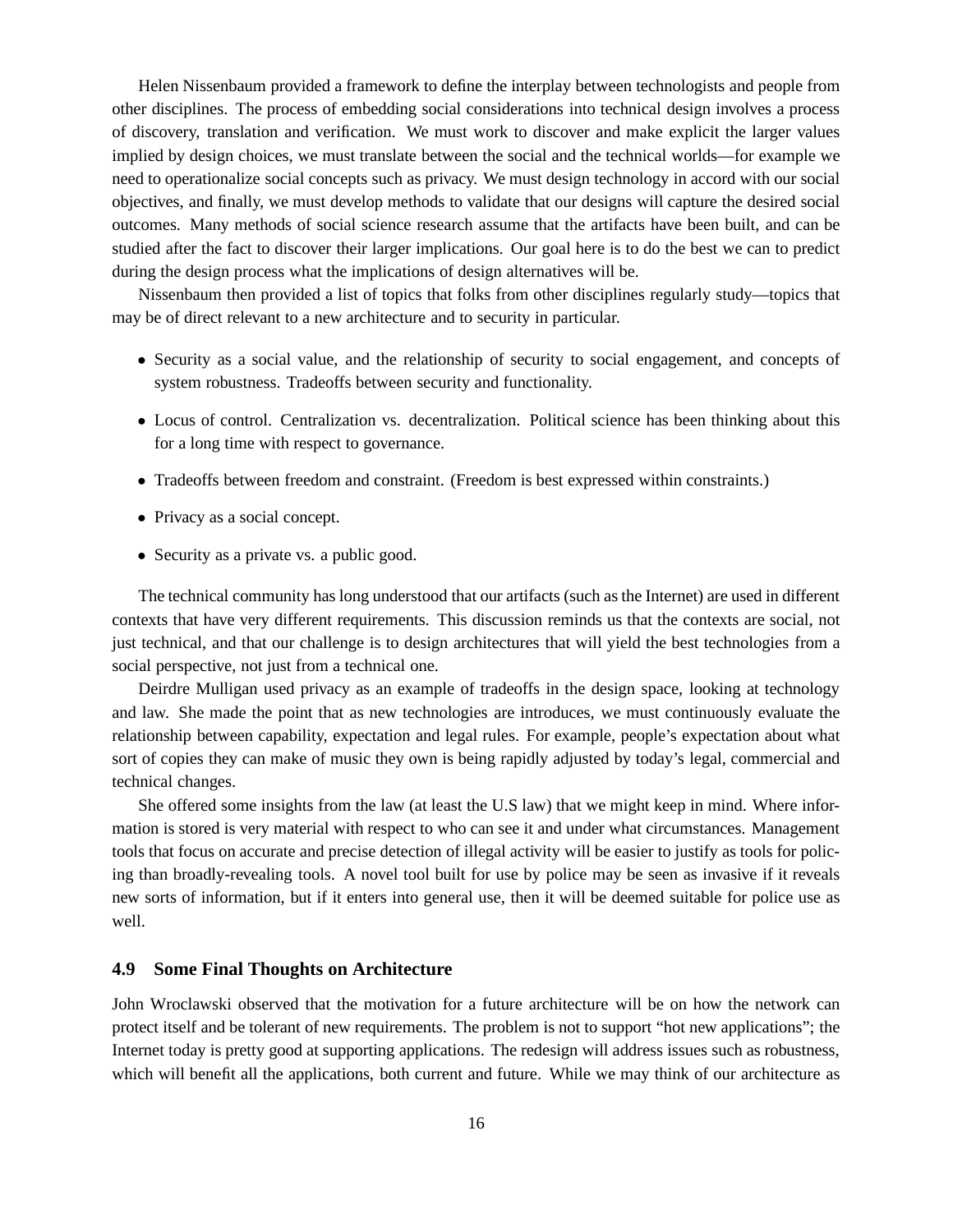defining how the network itself is built, we must think in the context of an overall system that includes both the end-nodes and the humans that use and control them. Finally, the Internet is an economic playground now, and a future architecture must take this into account. We cannot design for a rigid outcome, but to allow a tussle among stakeholders, so that the tussle does not distort the architecture.

What is architecture? What survives over time, and what shapes progress? Here, for example, are two views of tunnels. One is that tunnels are a reflection of a failure of architecture—an architecture that cannot deliver what the user wants. Another view is that tunnels are a tool in a flexible architecture—a means to tailor and evolve an architecture without breaking it.

Two perspectives emerged several times. One is that it is very hard to talk about the security implications of an architecture that does not yet exist. The other is that a future architecture may not look at all like today's Internet. The "three-level" model of the Internet, the "hour-glass" construct, and so on, may all be missing from a future design. In this context, how does a "security expert" engage the process?

There was a recurring set of comments (not perhaps well developed, but recurring) about the relationship of architecture and power. It was noted that while mechanisms such as source routing could in principle shift power to the edge, today larger players such as the ISPs and third parties such as Akamai hold much of the power and are in a tussle over that control. How can architecture (if at all) be relevant to that tussle?

Many of the trends in the evolution of the Internet involve more state in the net. We have no security theory about how to manage, protect or reason about this state. But the model that the Internet is stateless, and can just be rebooted to clear up messes and get it into a stable state, is probably no longer true. If the state is all soft, then a reboot will still more or less work, but the meeting had little confidence that this is true, or that, in practical terms, the Internet would come up again after a massive power failure or other disruption.

We lack both metrics and test/validation methods for security, so we don't have any method (other than being smart) to compare alternative proposals, or to test an architecture to see how secure it is.

Several security-related elements were nominated as possible components of a new architecture. These include firewalls or other filtering devices, traffic monitors (such as intrusion detection devices), and exchange points between separate regions.

It was noted that lots of security problems arise at the application level, but that many application designers are not trained as security experts. So we should search hard for common application support services and building blocks, and make these secure. To the extent that application design is done by service composition, we improve the chances of secure applications.

Since systems such as the Internet will be used in new and unexpected ways, people may try to use it in circumstances for which it is not intended. In particular, with respect to security, we have a responsibility to describe the space of intended use and the security implications, but what do we do to deal with the inevitable event that it is used outside that design space. Is there any way we can help potential users understand the implications of deploying the technology in different contexts? One analogy offered was that of warranties—which become void if the device is improperly used. But we want to encourage the creative and innovative use of our new technology.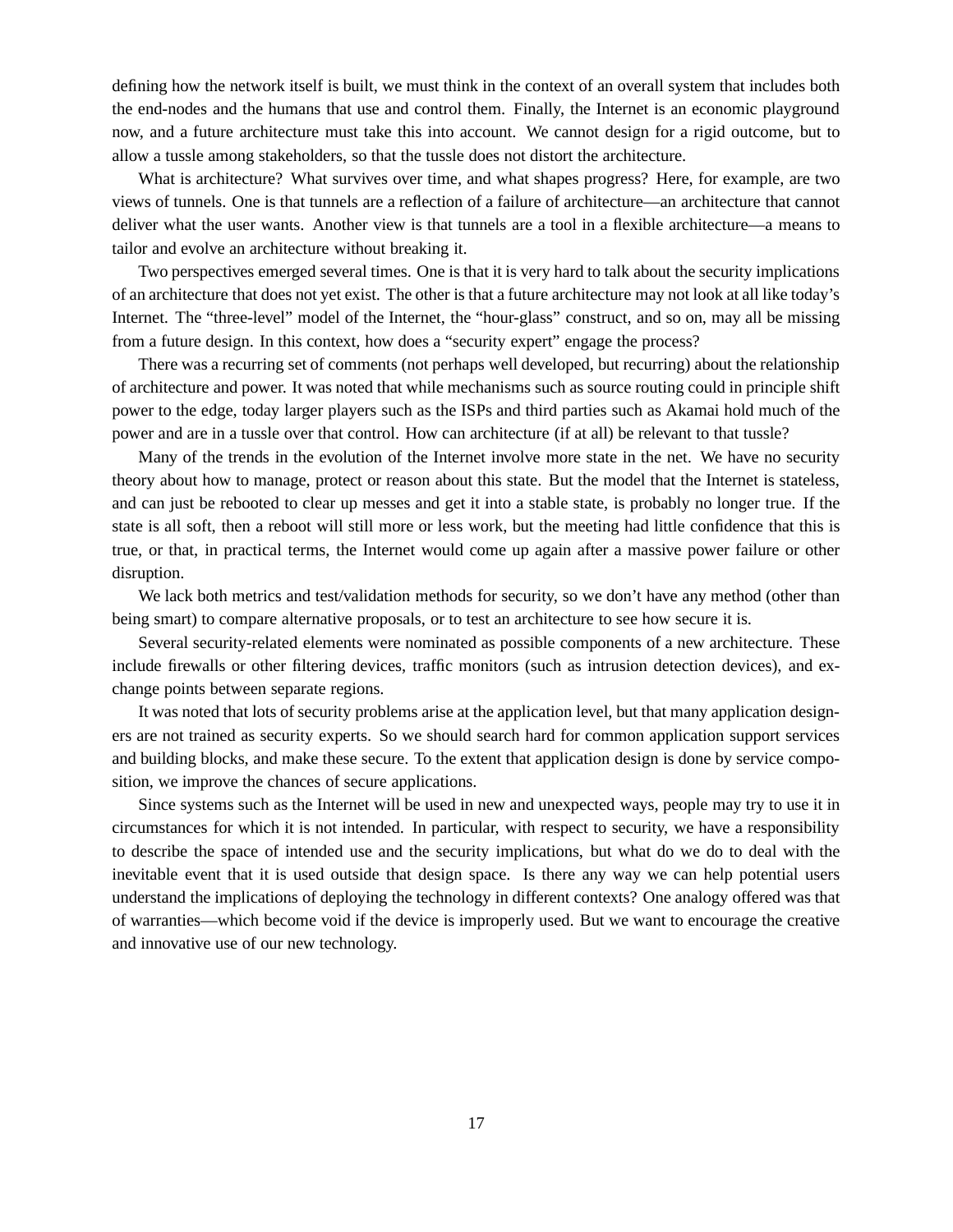# **5 Infrastructure and Testbed Needs for NGSI**

### **5.1 Timeline**

The initial infrastructure needs for developing the NGSI are modest. As it develops, however, there will be increasing need for more significant resources such as dedicated testing facilities and custom-developed hardware.

- The initial testing will be done as an overlay network on the current Internet, using off-the-shelf computers as network control and switching elements.
- As testing proceeds, dedicated, high-speed capacity will be needed, possibly accompanied by dedicated router ports. Some test sites may need higher-speed connectivity to the Internet or to Internet 2.
- To move to native-mode operation, dedicated fibers or lambdas will be needed. The National LambdaRail network is a good starting point, but it may need to be enhanced, especially with additional geographic diversity.
- Concurrently, hardware-based NGSI network switching elements will need to be developed. This may be a major effort, as their architecture may be significantly different from today's routers.
- A dedicated network will require an operations center. This center can also serve as the testbed for new network management paradigms.
- In addition to direct infrastructure, a number of support systems will be necessary. The most important is a set of repositories for NGSI code, both network layer and application layer. There should be similar repositories for hardware designs, including machine-readable chip and board layouts. Significant storage for datasets resulting from analyzing the network will also be required.

### **5.2 Security and Testbeds**

Much of the security development necessary for an NGSI should not be carried out on the public Internet, nor on links shared with it. Newly-developed methods and (especially) code are likely to be faulty, and hence attackable. Tiger team attacks on, say, denial-of-service resistance may show that the mechanisms are flawed, thus flooding the link. However, if that link is in fact part of an overlay network, the underlying public link would be flooded, too. Accordingly, it is preferable to conduct such tests on a separate network.

# **6 Recommendations to NSF and the Research Community**

The quest to build a secure next-generation Internet is not an easy one. There is no certain road-map for how to reach our destination and there are many possible paths. Navigating among them is itself a challenge. One of the outcomes of the workshop was guidance to NSF on how to proceed.

The primary question, of course, is architecture. The group felt that two or three collaborative teams should tackle the problem. Out of necessity, these teams would be quite sizable, with smaller teams addressing particular subtasks.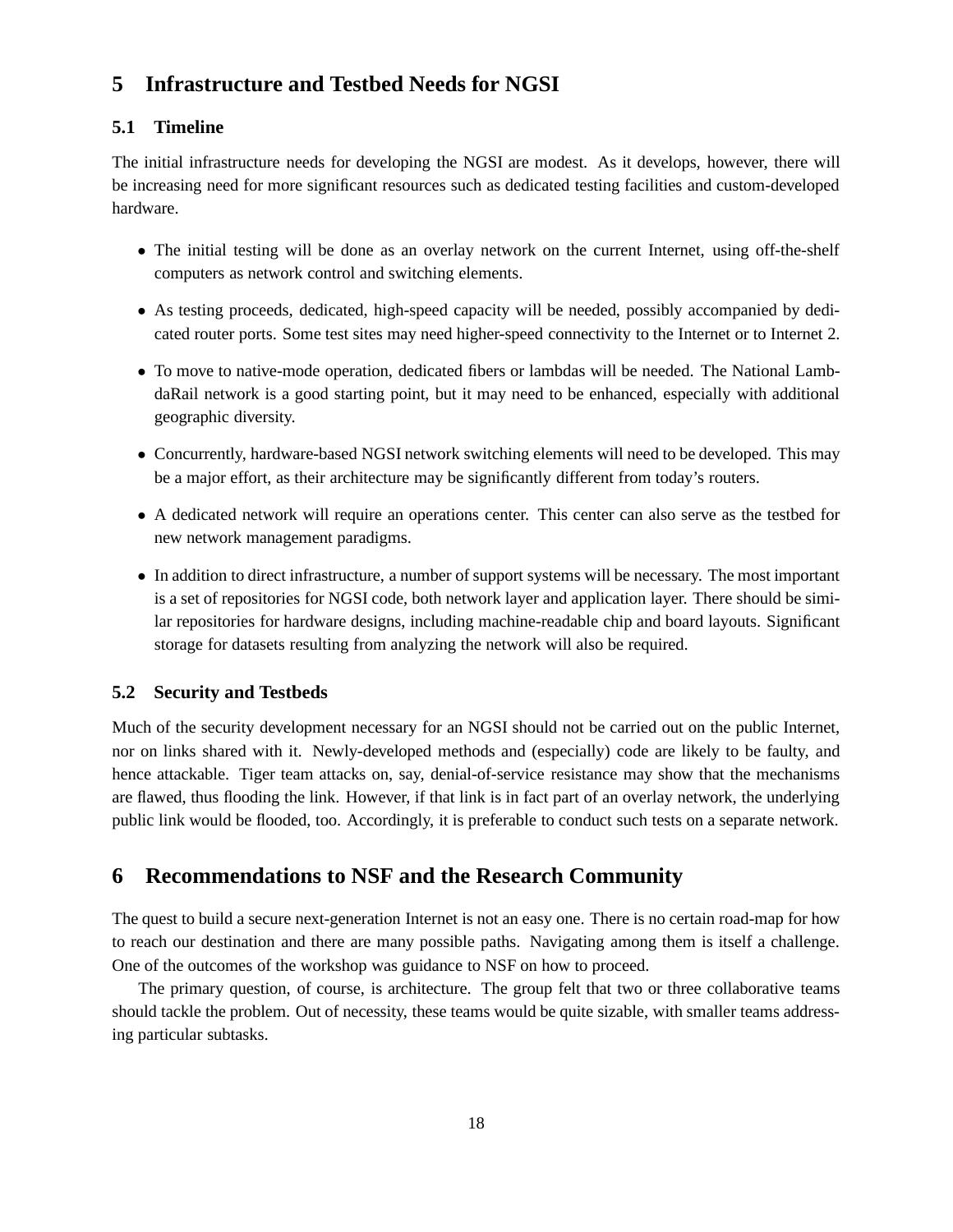The design process involves three elements: free exploration of alternatives (with no constraints from the current Internet design); synthesis of the different ideas into a coherent architecture; and building real systems for deployment and evaluation.

#### **Recommendation 1** *This last point must be stressed: the process should be based on running code.*

Although, as noted, the architectural teams will need to be large, arguably the process should start with smaller groups. This question merits further thought.

NSF probably needs to be heavily involved in the design process. It needs to be bold; its review panels are often far too conservative.

Although the system will be designed *de novo*, we obviously do not recommend that the process proceed in a vacuum.

### **Recommendation 2** *The lessons of the past* must *be studied.*

Among the questions to be answered in this vein are:

- What are the fundamental limits of the existing net?
- What are the new technologies that will help it address real problems?
- What characteristics should the new network have to help it take off?
- Why an incremental change approach is insufficient?

The lesson of IPv6 is particularly relevant to this last question.

**Recommendation 3** *We must identify significant differentiators of this new network in order to provide a compelling case for the adoption of the new architecture.*

What are the security advantages of the new approach? Does it help eliminate large-scale attacks? Can we improve availability, especially in the face of an attack?

There are many things we cannot do today, or cannot do economically. Often, we know how to do them, but the set of incremental changes to enable them is too costly. For example, we cannot do remote surgery over the network. We can, in some sense, do online banking; however, the security risks are too significant for many potential users.

Network management today is very expensive, as much as half the cost of operating a network. Can we reduce the cost?

Today's network isn't that reliable. Can we make it so? People do not worry if water or power will be available; on the contrary, outages are notable precisely because they are so rare.

Many people would like more privacy and anonymity on the network. On the other hand, we would also like to hold malefactors responsible for their misdeeds. There is a tension between these different desires. Can a suitable compromise be found? Can anonymity be made conditional, but in a safe way?

We need a secure namespace. DNS is inadequate and it is unclear if DNSSEC will suffice.

We must retain today's ability to support new, innovative applications. A network that discourages innovation is at best useless and at worst harmless. However, it must be done without invalidating the security assumptions the new network is designed on. Reconciling these two points is a challenge. The network should also assist end-hosts in deflecting network-based attacks such as DDoS.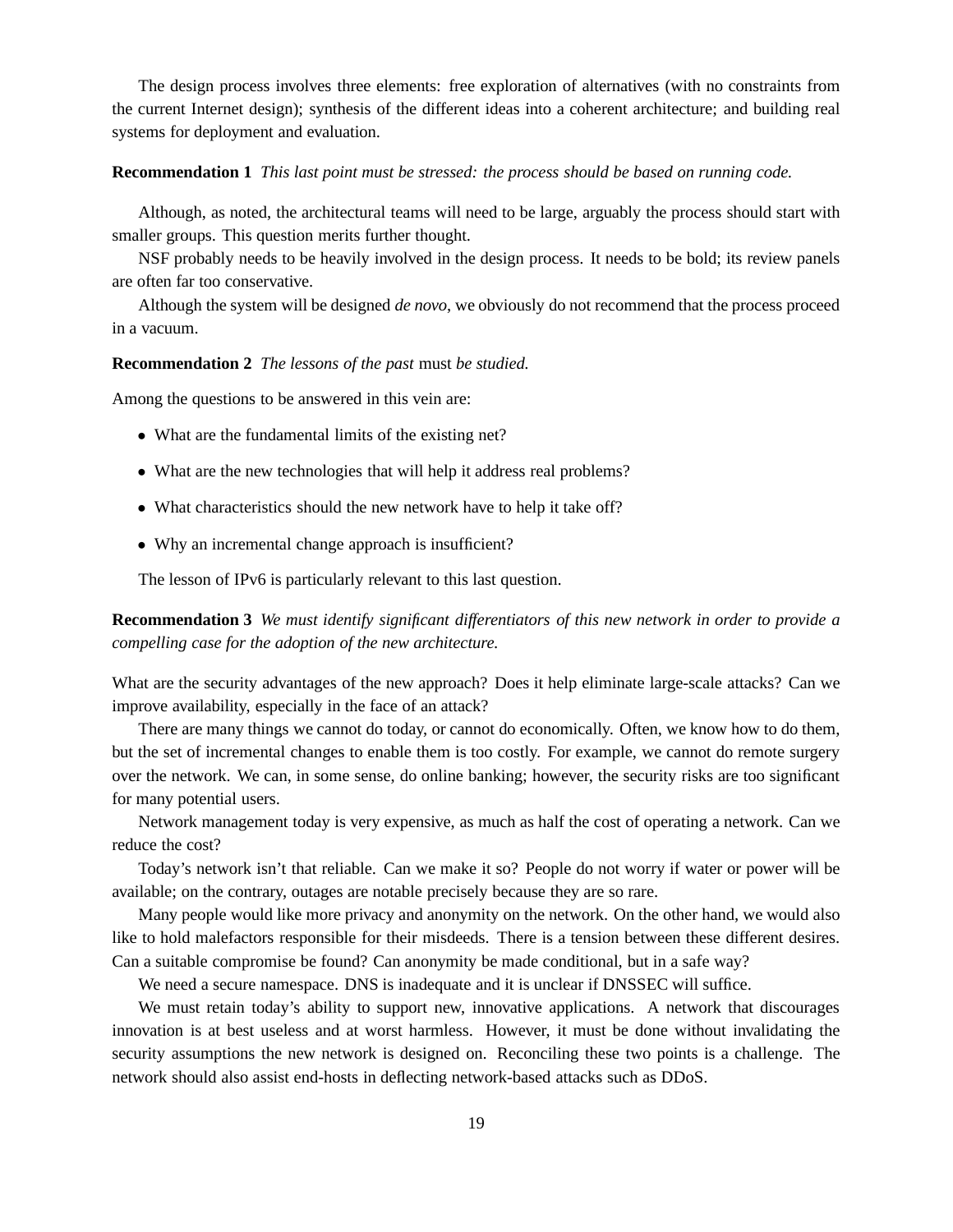Some other aspects of the current network should be retained. Packets are probably a good idea; the ability for end-hosts to deploy new applications/services without the involvement of the network is definitely worth keeping.

**Recommendation 4** *This effort should be broad in scope, and involve other communities in Computer & Information Science & Engineering (CISE), and other areas.*

**Recommendation 5** *Privacy considerations should be designed in from the beginning.*

Even apart from the tension between privacy and accountability, privacy is too hard to achieve in some contexts because of other design decisions.

**Recommendation 6** *The social implications of designs should be considered explicitly, from the very beginning.*

It is obviously impossible to foresee all of the societal effects of a design, however, we do not want to stumble into a preventable trap simply because of a design that was technically attractive.

**Recommendation 7** *Lower the risk in the research community.*

This effort needs to be an open one with widespread community support. There should be frequent papers in conferences, journals, etc.

**Recommendation 8** *Combine the understanding of existing systems with innovative "out of the box" ideas.*

We cannot turn a blind eye to what is happening in today's Internet, but we do not want to be constrained by it.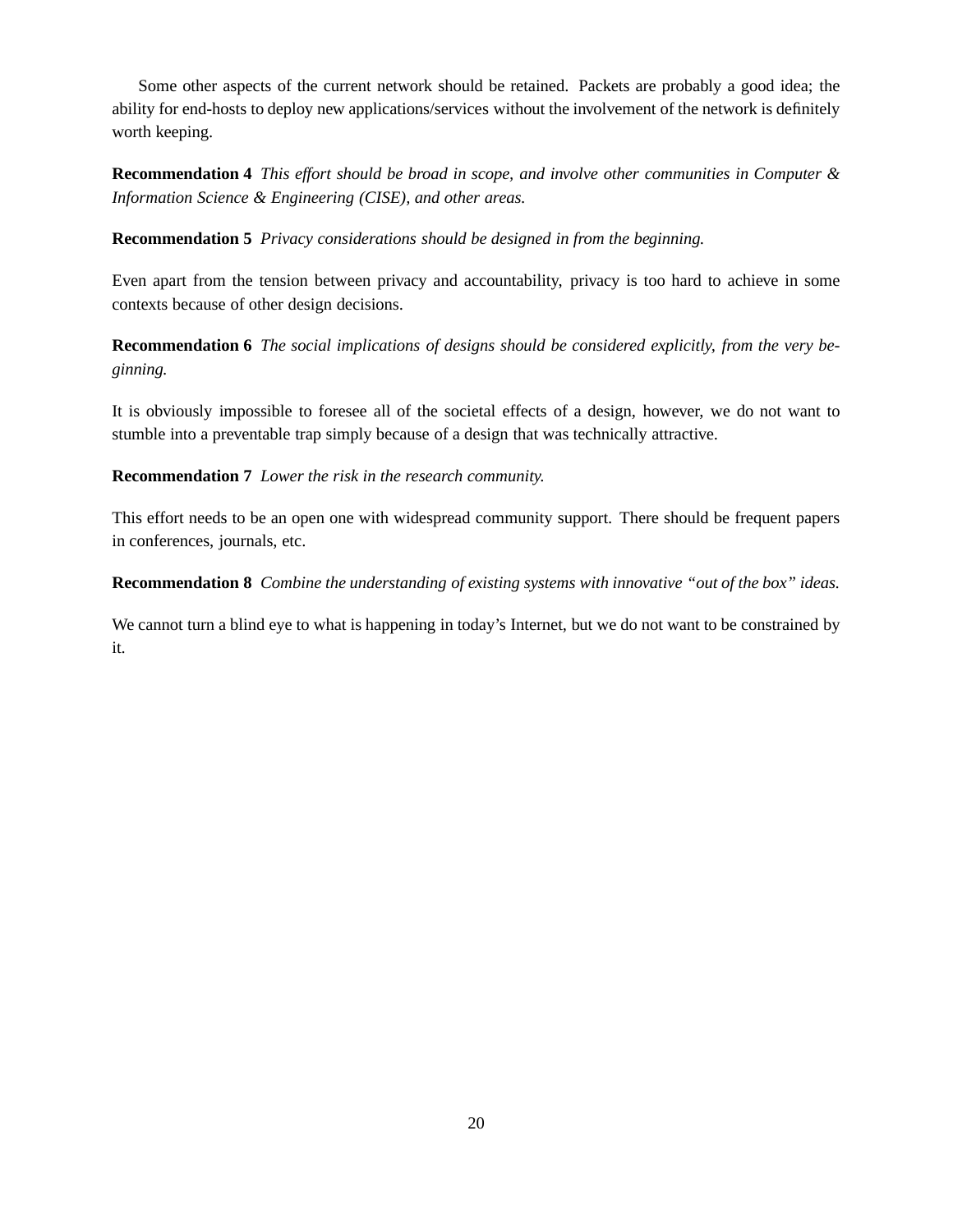# **A Attendees**

| <b>CMU</b>         |
|--------------------|
| U. of Wisconsin    |
| Columbia           |
| Boston U.          |
| U. of Pennsylvania |
| MIT                |
| Microsoft          |
| NSF                |
| U. of Maryland     |
| <b>DARPA</b>       |
| MIT                |
| <b>BBN</b>         |
| NSF                |
| Georgia Tech       |
| Shinkuro           |
| Cisco              |
|                    |

Deirdre Mulligan U.C. Berkeley Helen Nissenbaum NYU Guru Parulkar NSF Adrian Perrig CMU Larry Peterson Princeton Jennifer Rexford Princeton Srinivasan Seshan CMU Jonathan Smith DARPA, Penn Dawn Song CMU Ion Stoica U.C. Berkeley Gene Tsudik U.C. Irvine Jesse Walker Intel John Wroclawski USC ISI Hui Zhang CMU Lixia Zhang UCLA Taieb Znati U. of Pittsburgh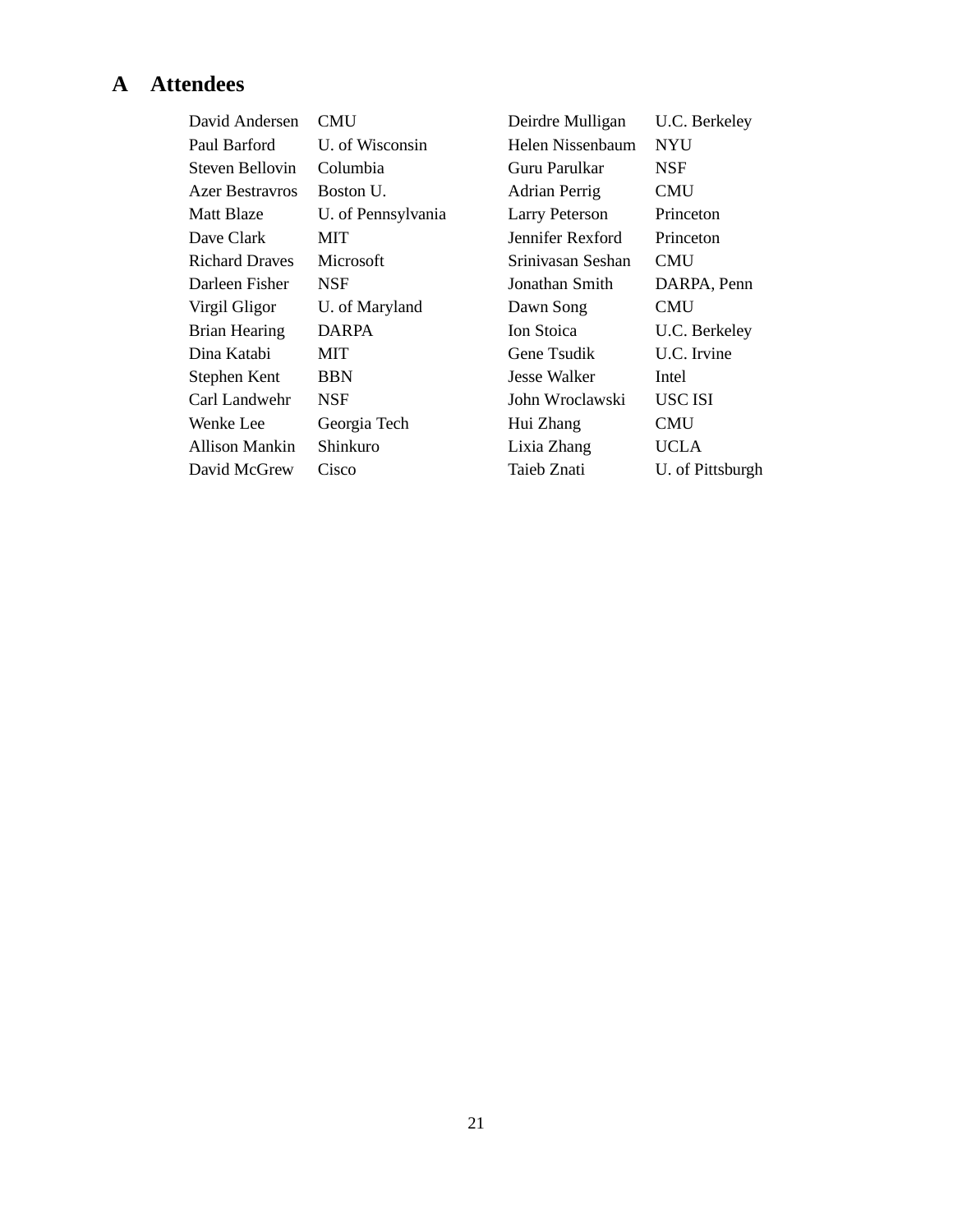# **B White Papers**

Below is a list of the submitted white papers; they all can be found at http://www.cs.columbia. edu/∼smb/ngsi-whitepapers.

| Paul Barford                                     | Measurement as a First Class Network Citizen                            |
|--------------------------------------------------|-------------------------------------------------------------------------|
| <b>Azer Bestavros</b>                            | Towards Trusted Adaptation Dynamics in Computing Systems and Networks   |
| Bob Braden, Terry Benzel,<br>and John Wroclawski | Some Considerations for Secure-Architecture Experimental Infrastructure |
| David G. Andersen                                | Defining The Secure Internet                                            |
| Dina Katabi                                      | Designing Defense Systems Against Unwanted Traffic                      |
| Wenke Lee, David Dagon,<br>and Guofei Gu         | Quality-of-Security Aware Internet                                      |
| David McGrew                                     |                                                                         |
| Deirdre Mulligan                                 |                                                                         |
| Helen Nissenbaum                                 | Security as a Technical Ideal and a Social, Political and Moral Value   |
| Jennifer Rexford                                 | Securing the Routing System at All Levels                               |
| Srinivasan Seshan                                | A Resilient Routing Infrastructure                                      |
| Ion Stoica                                       | <b>Host-controlled Routing Architecture</b>                             |
| Gene Tsudik                                      | Privacy-Preserving Security Services and Protocols                      |
| Jesse Walker                                     |                                                                         |
| John Wroclawski                                  | Redundancy and Location Information in a Robust Network Architecture    |
|                                                  |                                                                         |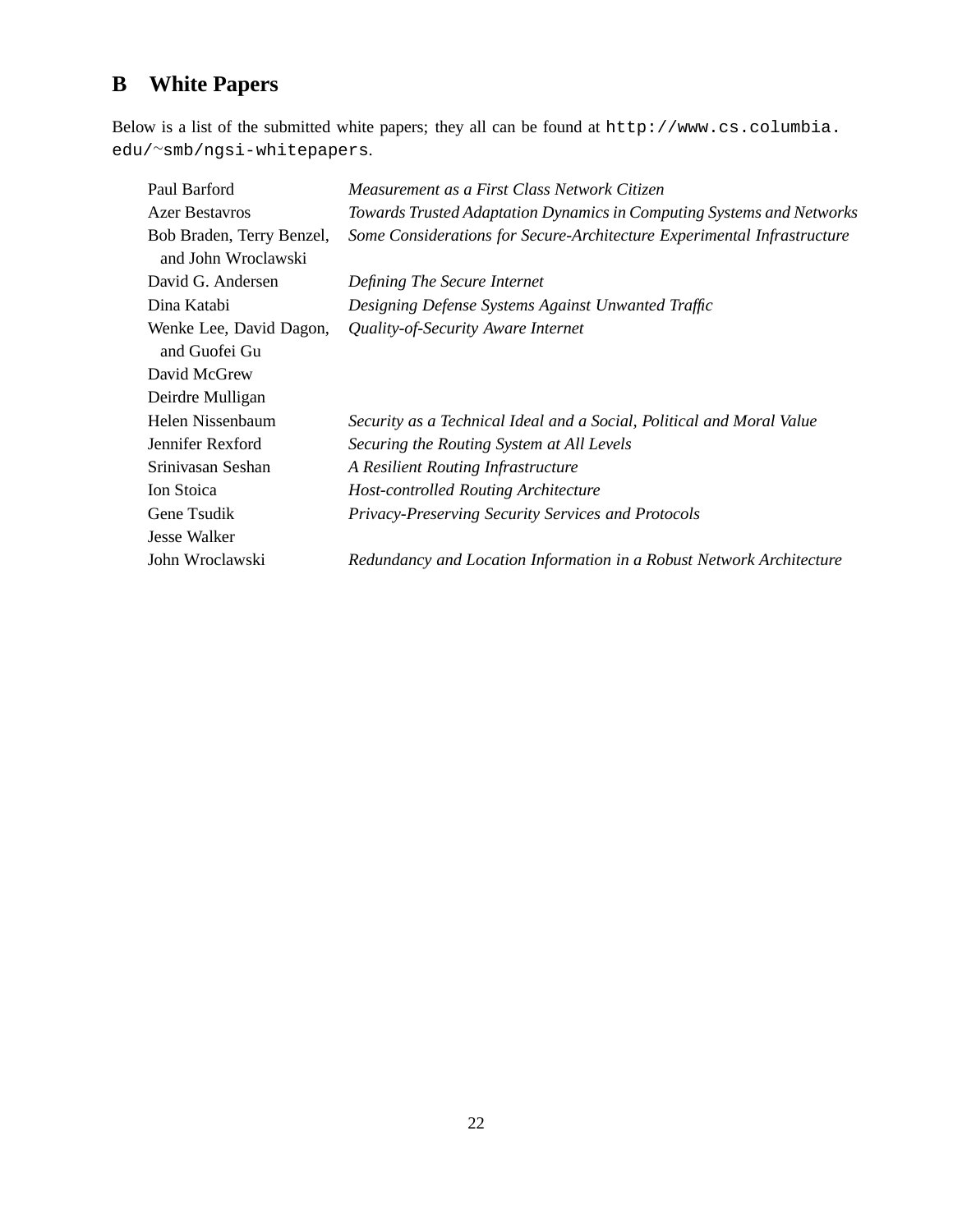# **C Agenda**

### **Tuesday, July 12, 2005**

Opening remarks that frame the course of the workshop

- NSF's Context and Charge to the Community (Darleen Fisher)
- Network Architecture Overview and Context (David Clark)
- Security Overview and Context (Adrian Perrig)

Architecture/security co-design (Stephen Kent)

Futuristic Architecture Ideas (John Wroclawski, Larry Peterson, Hui Zhang, and Ion Stoica)

Discussion Session 1: Addressing and Naming

Discussion Session 2: Endhost vs. Network's Responsibility for Security

Lessons Learned From IPv6 (Steven Bellovin)

## **Wednesday, July 13, 2005**

Discussion Session 3: Routing, Forwarding, and QoS

Discussion Session 4: Network Management

Discussion Session 5: Recommendations to NSF and the Community

Breakout sessions

Report—Discussion and Initial Draft

### **Thursday, July 14, 2005**

Infrastucture for Secure Network Architectures

• NSF plans for infrastructure acquisition (Guru Parulkar and Larry Peterson)

Discussion of NSF Initiative and Community Recommendations

Wrap up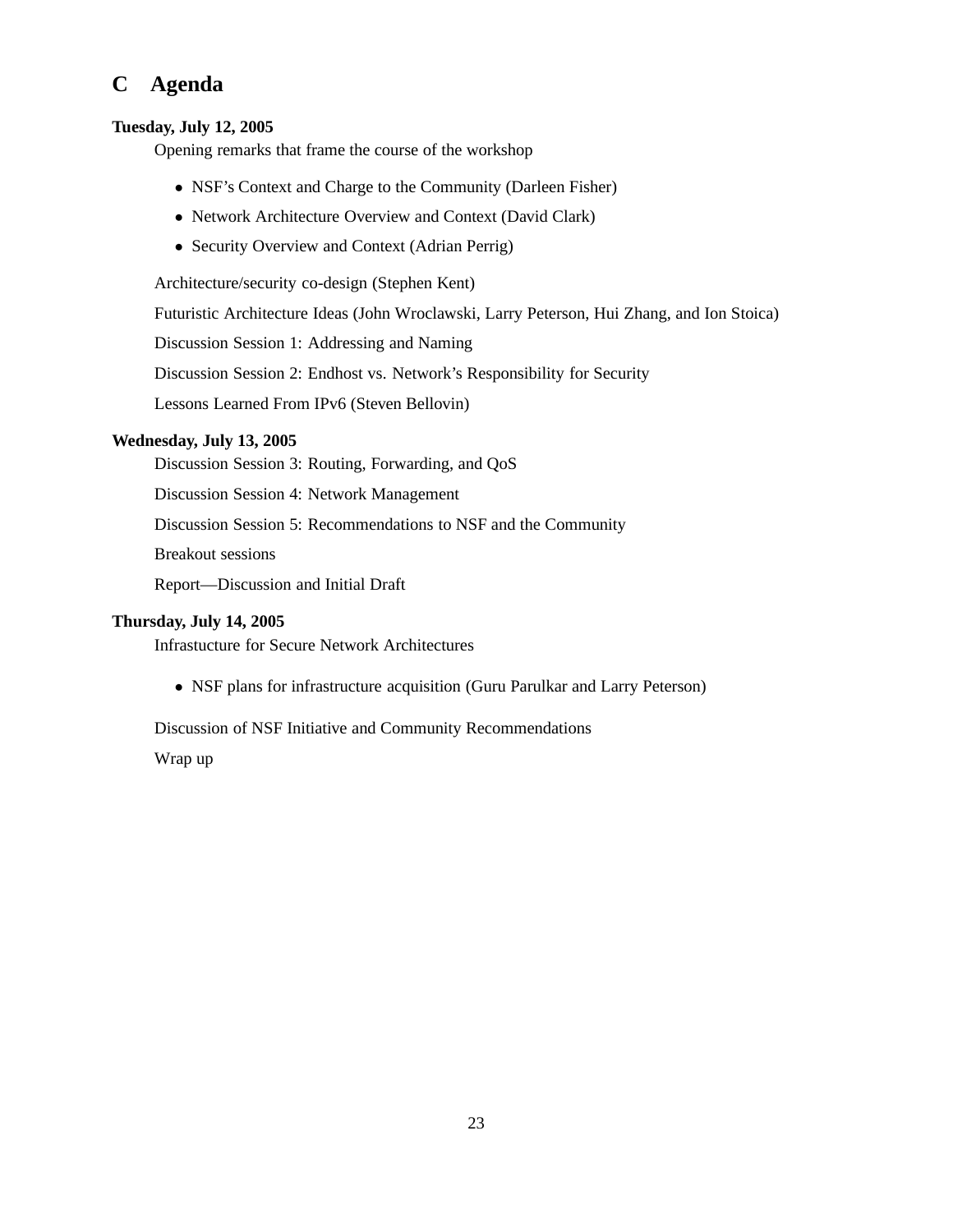# **D Cryptographic Challenges for NGSI**

Although not discussed as a separate topic, a variety of cryptographic assumptions underly much of the discussion. Below we present the authors' understanding of these issues.

Just as considering a NGSI requires a fresh look at networking protocols, a fresh look at cryptographic building blocks may be an important step to developing a more secure yet flexible next generation network. In particular, current cryptographic techniques may not apply to NGSI security goals due to: (1) computational inefficiency, (2) unexpected protocol interactions, (3) communication limitations, or (4) conflicts between requirements of different cryptographic components. Seemingly simple and cryptographically provable protocols often run into one or a combination of the above problems when deployed in real systems. For these reasons, it is essential to take a "clean-slate" approach not only to network design issues, but also to the development of cryptographic protocols and cryptographic primitives.

The primary areas are identity management, secure routing, secure name resolution, and support for end-host security. Examples of specific tasks to be explored include: (1) the use of novel cryptographic techniques to fight denial of service attacks; (2) low-cost revocable anonymity that can coexist with security; (3) the use of cryptography within well-designed economic mechanisms to encourage good behavior by nonadversarial but selfish users; (4) cryptographic protection of forensic data from tampering; (5) alternatives to PKI infrastructure that avoid single points of failure yet remain cryptographically secure and efficient. We stress that solutions must be developed not as stand-alone applications, but rather as tools that even with multiple invocations and concurrent use will remain secure and resilient. The specific requirements for these cryptographic primitives must be designed with the entire NGSI architecture in mind.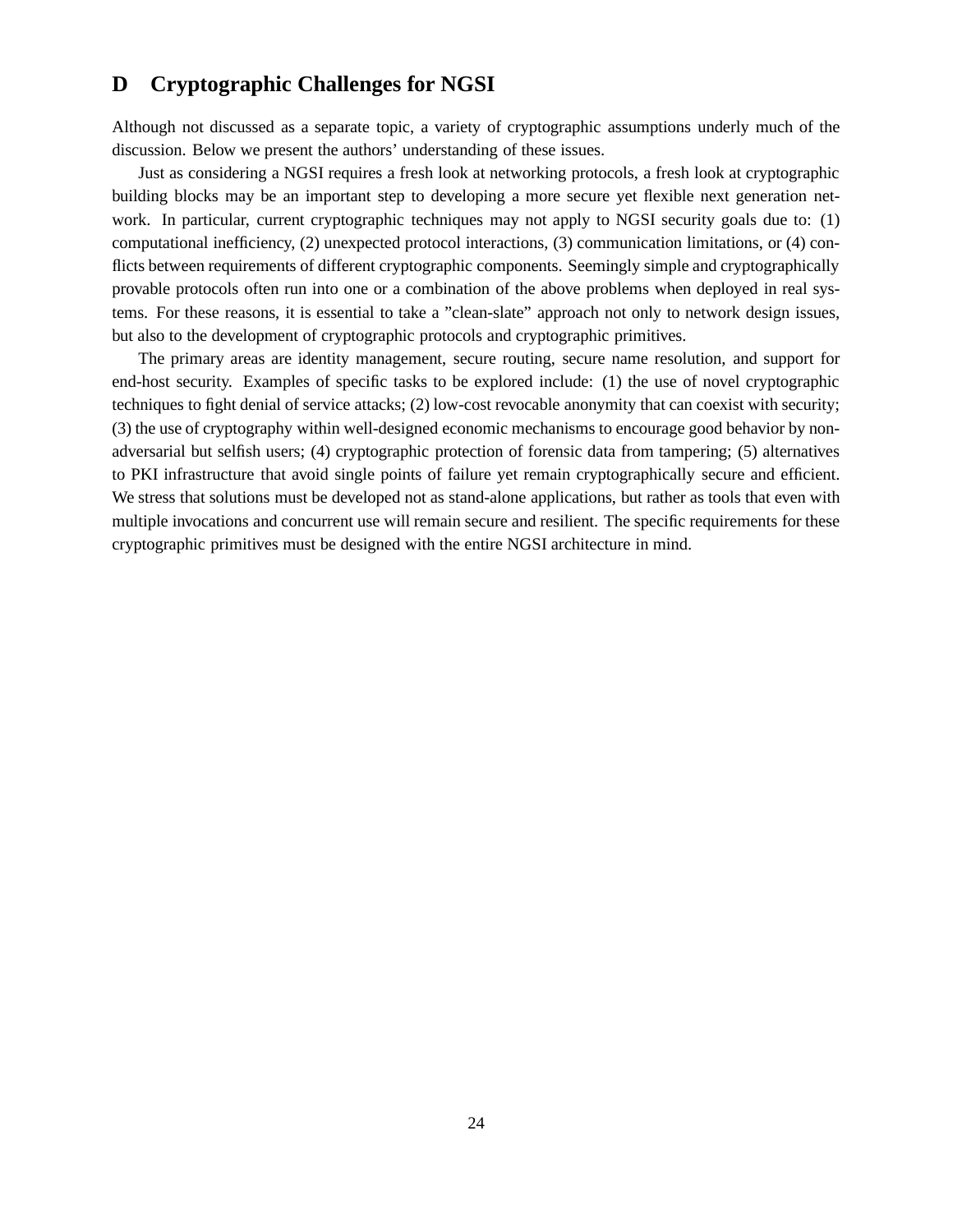# **E Design Assumptions and Methodology**

Near the beginning of the workshop, Adrian Perrig gave a talk to frame the debate. This section is derived from that talk.

**Security assumptions:** We assume that while not all future network services will have stringent security demands, the next generation network architecture must provide a foundation to support the deployment of so-called critical infrastructure applications. With this new architecture we seek to provide an economically viable platform that is capable of supporting the security components of availability, confidentiality, integrity to the degree these features are required by higher-level applications. Of these three considerations, we view the need for robust availability as the security requirement most directly dependant on network architecture.

When considering the diverse security needs of different network applications, we also recognize that security goals can at times be contradictory. As a simple example, source address confidentiality may make anonymous communication possible but it can also be abused to hide the source of an attack. To the degree possible, we want to create a flexible architecture capable of supporting varied levels of security demands. In this way, requirements of participants for either privacy or accountability can be negotiated for individual communication sessions depending on the scenario's specific benefits and costs.

**Attacker assumptions:** We assume a strong attacker model, where end–hosts, network switching elements, and even entire service providers or network domains may be compromised and collude with each other. Attackers have resources varying from those of teenage hackers to those of organized crime and nation-states. This is arguably the strongest attacker model, where attackers could potentially corrupt any node in the network and be adaptive to new settings and countermeasures, yet we feel it is warranted based on the likely demand for a future network to support/ highly critical services.

**Heterogeneity assumptions:** We assume that the network will be composed of heterogeneous nodes which may have different computational, storage and communication capacities. Support for such diversity has been a fundamental reason for the Internet's success and the increase in hand-held and embedded devices suggests that device diversity will similarly be important to the success of future networks.

**Trusted hardware assumptions:** The availability and deployment of cryptographically trusted hardware continues to increase dramatically as does the number of applications seeking to utilize its desirable security guarantees. Trusted hardware can serve as an important root of trust and can significantly simplify the design of security mechanisms. We assume the availability of trusted hardware solutions as a potential building block for end-hosts and network elements.

### **E.1 Design Space**

In general, there are four categories of approaches to network security: *prevention*, *detection and recovery*, *resilience*, and *deterrence*.

**Prevention:** The prevention approach seeks to harden the network elements and protocols to render attacks infeasible or at least sufficiently difficult or costly to deter an attack. Many mechanisms achieve prevention by incorporating cryptography, but additional mechanisms including verification and isolation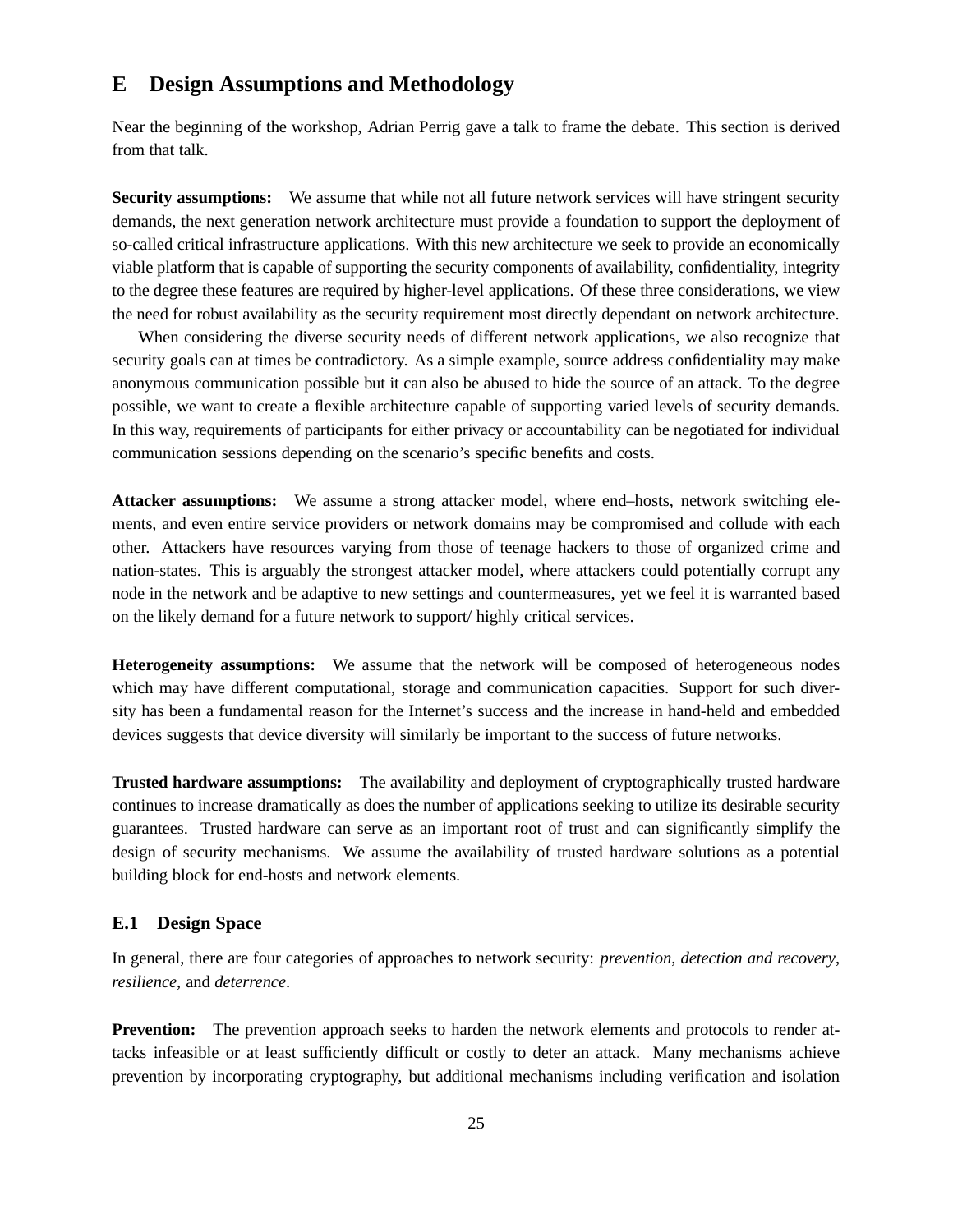can be utilized to effectively mitigate vulnerabilities. Preventive mechanisms are often highly attractive due to their low error margin and efficiency.

**Detection and recovery:** Detection involves monitoring of the real-time behavior of a protocol or device in order to recognize improper behavior. Once malicious behavior is detected, we resort to recovery techniques to curtail the malicious behavior and restore network order and functionality that may have been impaired.

**Resilience:** The resilience approach seeks to maintain a certain level of availability or performance even in the face of active attacks. For example, it is desirable for network performance to gracefully degrade in the presence of compromised network participants. Examples in this category include redundancy mechanisms, such as multipath routing or distributed lookup servers.

**Deterrence:** Historically, it has proved impossible to prevent all attacks. Notably, many security problems are due to buggy or misconfigured software; a problem that the network has only a limited ability to mitigate. If such attacks cannot be stopped by the network, it is at least desirable for the network to assist in deterring such attacks. Legal mechanisms can be used to provide disincentives for attackers. With effective attacker tracing and effective international laws and enforcement, risk-averse rational attackers may shy away from attacks. However, such deterrence implies a need to be able to attribute an attack to some party, which has obvious implications for the delicate balance between privacy and order. We would like to use cryptography or other technical mechanisms to help ensure an appropriate balance.

A solid security architecture for the next generation Internet will utilize a combination of all four approaches to achieve a more secure network architecture.

### **E.2 Design Guidelines**

We propose an initial set of design principles that serve as guidelines for a design of a secure Internet architecture.

**Minimal trust requirement:** Information sharing is essential for coordination between network participants. However, a design trade-off exists, since the more heavily one participant's behavior relies on information from other participants, the more damage a single compromised participant can conceivably introduce. We are interested in security mechanisms that assume only minimal trust between network participants. Ideally, each node should trust only itself; hence, some proposed security mechanisms enable routers to make independent decisions without reference to other routers. When sharing information is inevitable, we can use cryptographic mechanisms to impose restrictions on the types of transformations a network participants can perform on shared information.

**Minimal state in network elements:** Even though the new generation of VLSI technology has enabled us to produce extremely powerful network devices such as switches and routers, requiring minimal state at each network element is still a desirable property. In particular, our goal is to use small or even constant state in network elements instead of storing per-flow or per-end-host state. This not only ensures the scalability of network elements, but also simplifies design and minimizes cost.